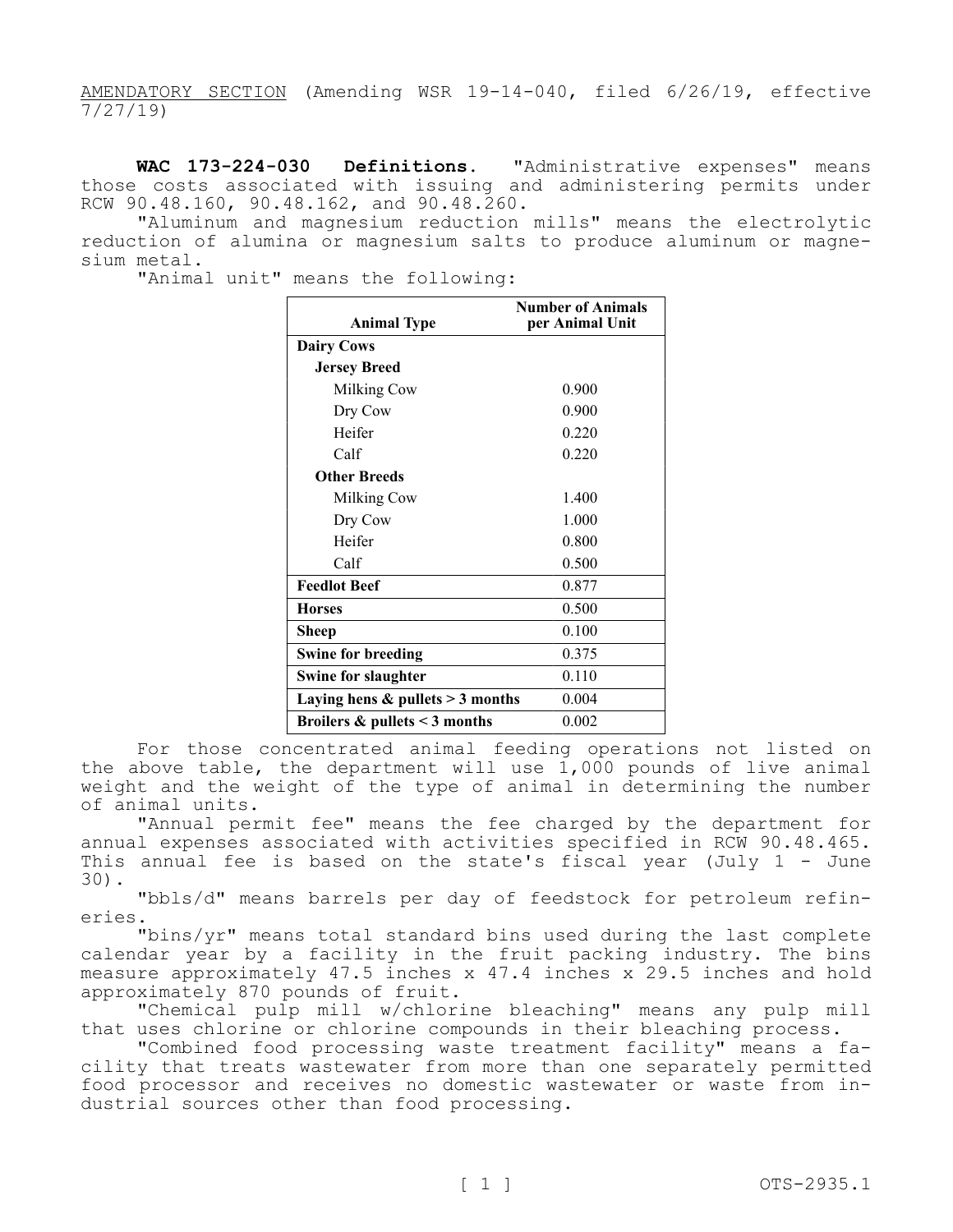"Combined industrial waste treatment" means a facility which treats wastewater from more than one industry in any of the following categories: Inorganic chemicals, metal finishing, ore concentration, organic chemicals, or photofinishers.

"Combined sewer overflow (CSO)" means the event during which excess combined sewage flow caused by inflow is discharged from a combined sewer, rather than conveyed to the sewage treatment plant because either the capacity of the treatment plant or the combined sewer is exceeded.

"Concentrated animal feeding operation" means an "animal feeding operation" that meets the criteria in Appendix B of 40 C.F.R. 122 as presently enacted and any subsequent modifications thereto.

"Contaminants of concern" means a chemical for which an effluent limit is established (this does not include pH, flow, temperature, or other "nonchemical parameters"). Petroleum constituents are considered as one contaminant of concern even if more than one effluent limit is established (e.g., Total Petroleum Hydrocarbons and BTEX).

"Crane" means a machine used for hoisting and lifting ship hulls.

"cu. yds/yr" means the cubic yards per year for total production from a sand and gravel facility during the most recent completed calendar year.

"Department" means the department of ecology.

"Director" means the director of the department of ecology.

"Disturbed acres" means the total area which will be disturbed during all phases of the construction project or common plan of development or sale. This includes all clearing, grading, and excavating, and any other activity which disturbs the surface of the land.

"Domestic wastewater" means water carrying human wastes, including kitchen, bath, and laundry wastes from residences, buildings, industrial establishments or other places, together with any groundwater infiltration or surface waters that may be present.

"Domestic wastewater facility" means all structures, equipment, or processes required to collect, carry away, treat, reclaim or dispose of domestic wastewater together with such industrial waste as may be present.

"EPA" means the United States Environmental Protection Agency.

"Fin fish rearing and hatching" means the raising of fin fish for fisheries enhancement or sale, by means of hatcheries, net pens, or other confined fish facilities.

"Flavor extraction" means the recovery of flavors or essential oils from organic products by steam distillation.

"Food processing" means the preparation of food for human or animal consumption or the preparation of animal by-products, excluding fruit packing. This category includes, but is not limited to, fruit and vegetable processing, meat and poultry products processing, dairy products processing, beer production, rendering and animal feed production. Food processing wastewater treatment plants that treat wastes from only one separately permitted food processor must be treated as one facility for billing purposes.

"Fruit packing" means preparing fruit for wholesale or retail sale by washing and/or other processes in which the skin of the fruit is not broken and in which the interior part of the fruit does not come in direct contact with the wastewater.

"gpy" means gallons per year and is used to calculate winery production levels for the most recent completed calendar year.

"Gross revenue for business" means the gross income from Washington business activities.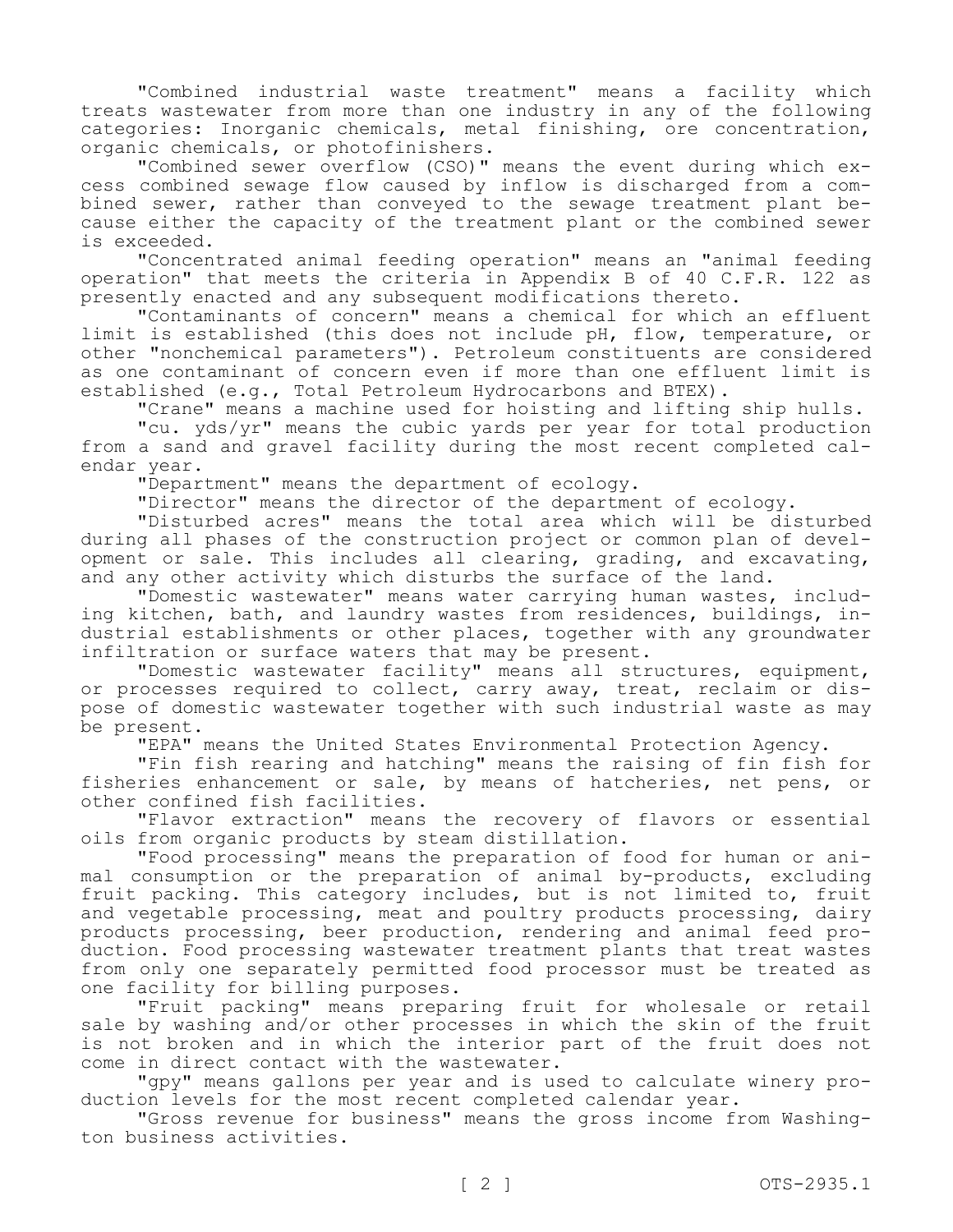"Hazardous waste clean up sites" means any facility where there has been confirmation of a release or threatened release of a hazardous substance that requires remedial action other than RCRA corrective action sites.

"Industrial facility" means any facility not included in the definition of municipal/domestic facility.

"Industrial gross revenue" means the annual amount of the sales of goods and services produced using the processes regulated by the wastewater discharge permit.

"Industrial stormwater" means a stormwater discharge from an operation required to be covered under ecology's NPDES and state waste discharge general permit for stormwater discharges associated with industrial activities or modifications to that permit or having an individual wastewater permit for stormwater only.

"Manufacturing" means making goods and articles by hand or machine into a manufactured product.

"Median household income" means the most recent available census data, updated yearly based on inflation rates as measured by the Federal Bureau of Labor Statistics and published as the Consumer Price Index.

"Metal finishing" means preparing metal surfaces by means of electroplating, electroless plating, anodizing, coating (chromating, phosphating and coloring), chemical etching and milling, and printed circuit board manufacture.

"MGD" means million gallons per day.

"Municipal/domestic facility" means a publicly owned facility treating domestic wastewater together with any industrial wastes that may be present, or a privately owned facility treating solely domestic wastewater.

"Municipal gross revenue" means gross receipts from monthly, bimonthly, and/or quarterly user charges for sewer services received from all classes of customers;

Included in these user charges are user charges and fees based on wastewater constituents' strengths and characteristics including highstrength surcharges and charges based on biochemical oxygen demand, suspended solids, oil and grease, toxicants, heavy metals, and flow, etc.

Municipal gross revenue includes charges for receipt and treatment of septic tank wastes, holding tank wastes, chemical toilet wastes, etc.

Municipal gross revenue includes all amounts received from other municipalities for sewage interception, treatment, collection, or disposal.

Gross revenue excludes:

Amounts derived by municipalities directly from taxes levied for the support or maintenance of sewer services.

Late charges, penalties for nontimely payment by customers, interest on late payments, and all other penalties and fines.

Permit fees and compliance monitoring fees for wastewater discharge permits issued by municipalities with local pretreatment programs. Permit fees which are charged to cover the cost of providing sewer service are not excluded from municipal gross revenue.

Receipts by a municipality of special assessments or installments thereof and interests and penalties thereon, and charges in lieu of assessments.

Connection charges.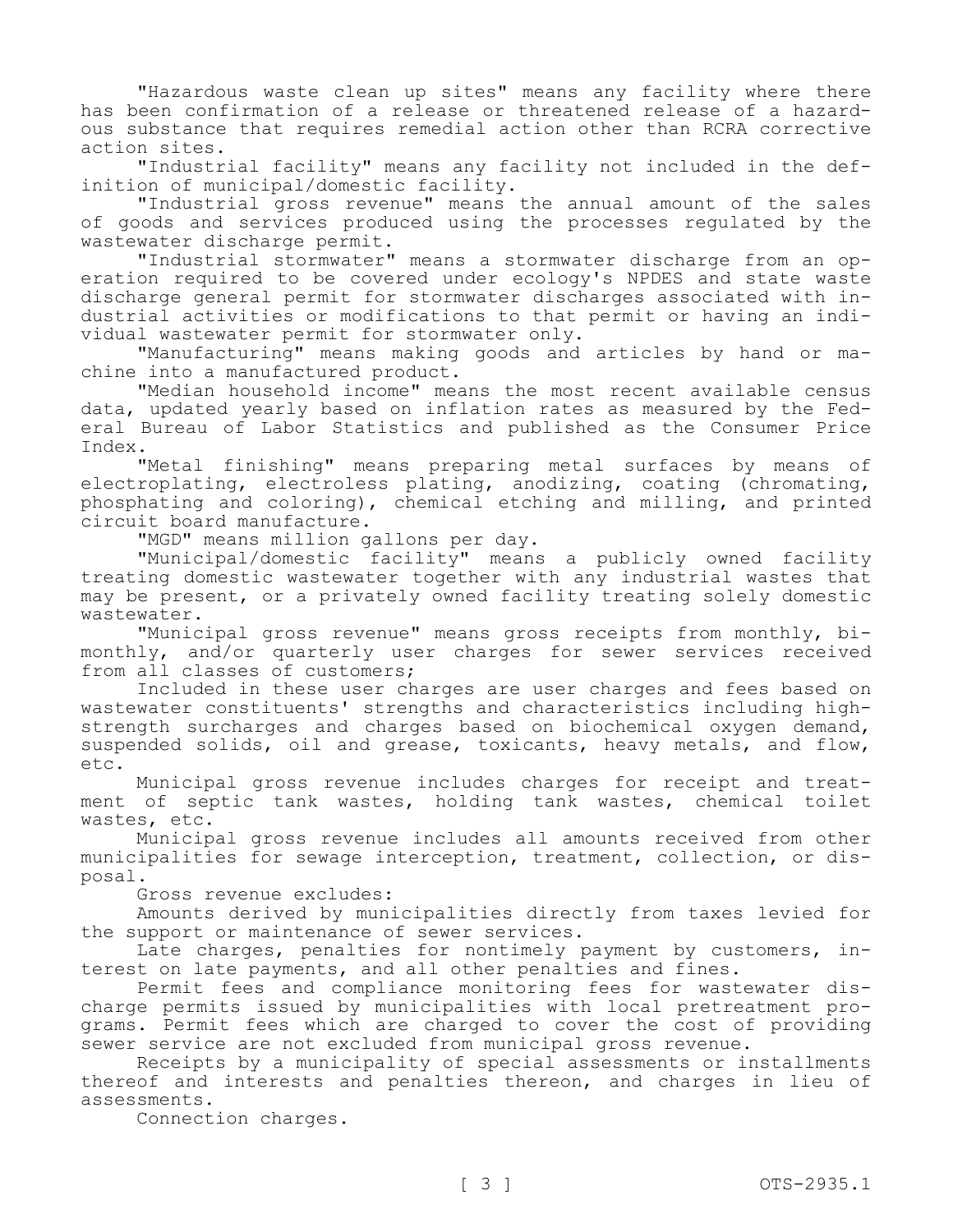Revenues from sales of by-products such as sludge, processed wastewater, etc.

"Municipality" means a city, town, county, district, association, or other public body created by or in accordance with state law and that has jurisdiction over disposal of sewage, industrial wastes, or other wastes, or an Indian tribe or an authorized Indian tribal organization, or a designated and approved management agency under 33 U.S.C. Sec. 1288. State government agencies are not included in this definition.

"Noncontact cooling water with additives" means water used for cooling that does not come into direct contact with any raw materials, intermediate product, waste product or finished product, but which may contain chemicals or additives added by the permittee to control corrosion or fouling of the cooling system.

"Noncontact cooling water without additives" means water used for cooling that does not come into direct contact with any raw material, intermediate product, waste product or finished product, and which does not contain chemicals added by the permittee. The noncontact cooling water fee without additives category applies to those facilities which discharge only noncontact cooling water and which have no other wastewater discharges required to be permitted under RCW 90.48.160, 90.48.162, and 90.48.260.

"Nonferrous metals forming" means manufacturing semifinished products from pure metal or metal alloys other than iron or steel or of metals not otherwise classified in WAC 173-224-040(2).

"Nonoperating sand and gravel site" means a location where previous mining or processing has occurred; that has not been fully reclaimed; that conducts mining or processing fewer than ninety days per year, and that may include stockpiles of raw materials or finished products. The permittee may add or withdraw raw materials or finished products from the stockpiles for transportation off-site for processing, use, or sale and still be considered a nonoperating site.

"NPDES permit" means a National Pollutant Discharge Elimination System permit issued by the department under Section 402 of the federal Clean Water Act and RCW 90.48.260.

"Person" means any political subdivision, government agency, municipality, industry, public or private corporation, partnership, association, firm, individual, or any other entity whatever.

"Portable facility" means a facility that is designed for mobility and is moved from site to site for short term operations. A portable facility applies only to an asphalt batch plant, portable concrete batch plant and portable rock crusher.

"RCRA" means Resource Conservation Recovery Act clean up sites required to have a wastewater discharge permit resulting from a corrective action under relevant federal authorities or under chapters ((70.105 and 70.105D)) 70A.300 and 70A.305 RCW including chapters 173-303 and 173-340 WAC, and are not subject to cost recovery.

"Residential equivalent" means a single-family residence or a unit of sewer service that yields an amount of gross revenue equal to the annual user charge for a single-family residence. In cases where the permit holder does not maintain data on gross revenue, user charges, and/or the number of single-family residences that it serves, "residential equivalent" means an influent flow of two hundred fifty gallons per day.

"Sand and gravel" means mining or quarrying sand, gravel, or rock, or producing concrete, asphalt, or a combination thereof.

"Seafood processing" means: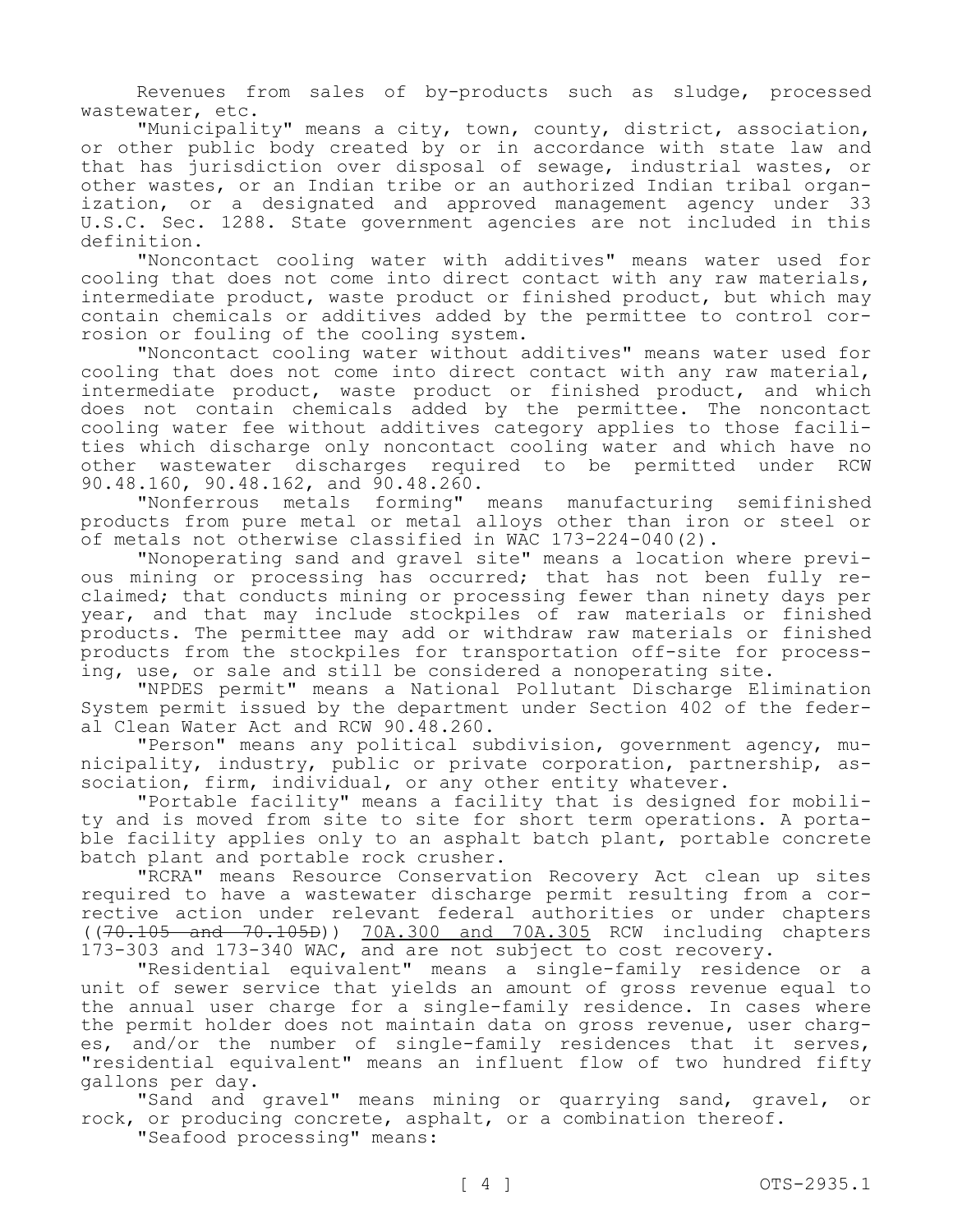(a) Preparing fresh, cooked, canned, smoked, preserved, or frozen seafoods, including marine and freshwater animals (fish, shellfish, crustaceans, etc.) and plants, for human or animal consumption; or

(b) Washing, shucking, and/or packaging of mollusks or crustaceans.

"Sewer service" means receiving sewage deposited into and transported by a system of sewers, drains, and pipes to a common point, or points, for disposal or for transfer to treatment for disposal, and activities involving the interception, transfer, storage, treatment, and/or disposal of sewage, or any of these activities.

"State waste discharge permit" means a permit required under RCW 90.48.160 or 90.48.162.

"Stormwater" means precipitation that flows from an industrial operation or construction activity discharging stormwater runoff as defined in 40 C.F.R. 122.26 (b)(14) or facilities that are permitted as a significant contributor of pollutants as allowed in the federal Clean Water Act at Section 402 (p)(2)(E).

"Tons/yr." means the total production from an asphalt production facility in tons during the most recent completed calendar year.

"Vegetable/bulb washing" means washing, packing, and/or shipping fresh vegetables and bulbs when there is no cooking or cutting of the product before packing.

AMENDATORY SECTION (Amending WSR 19-14-040, filed 6/26/19, effective 7/27/19)

**WAC 173-224-040 Permit fee schedule.** (1) Application fee. In addition to the annual fee, first time applicants (except those applying for coverage under a general permit) will pay a one time application fee of twenty-five percent of the annual permit fee, or \$250.00, whichever is greater. An application fee is assessed for RCRA sites regardless of whether a new permit is issued or an existing permit for other than the discharge resulting from the RCRA corrective action, is modified.

(2) ((<del>Industrial facility categories.</del>)) INDUSTRIAL FACILITY CATEGORIES.

|             | <b>INDUSTRIAL FACILITY CATEGORIES</b>                  | $FY$ ((2020)) 2022<br><b>ANNUAL</b><br><b>PERMIT FEE</b> | FY $((2021))$ 2023<br><b>ANNUAL</b><br><b>PERMIT FEE</b><br>& BEYOND |
|-------------|--------------------------------------------------------|----------------------------------------------------------|----------------------------------------------------------------------|
|             | Aluminum Alloys                                        | $((\$21,768.00))$<br>\$22,950.00                         | \$22,950.00                                                          |
|             | Aluminum and Magnesium Reduction Mills                 |                                                          |                                                                      |
| a.          | <b>NPDES</b> Permit                                    | 115,785.00                                               | 115,785.00                                                           |
| $b$         | <b>State Permit</b>                                    | 57,895.00                                                | 57,895.00                                                            |
|             | Aluminum Forming                                       | ((65,304.00))<br>68,850.00                               | 68,850.00                                                            |
| Aquaculture |                                                        |                                                          |                                                                      |
| a.          | Finfish hatching and rearing - Individual Permit       | 5,889.00                                                 | 5,889.00                                                             |
| b.          | Finfish hatching and rearing - General Permit Coverage | 4,125.00                                                 | 4,125.00                                                             |
| c.          | Shellfish hatching                                     | 223.00                                                   | 223.00                                                               |
|             | Aquatic Pest Control                                   |                                                          |                                                                      |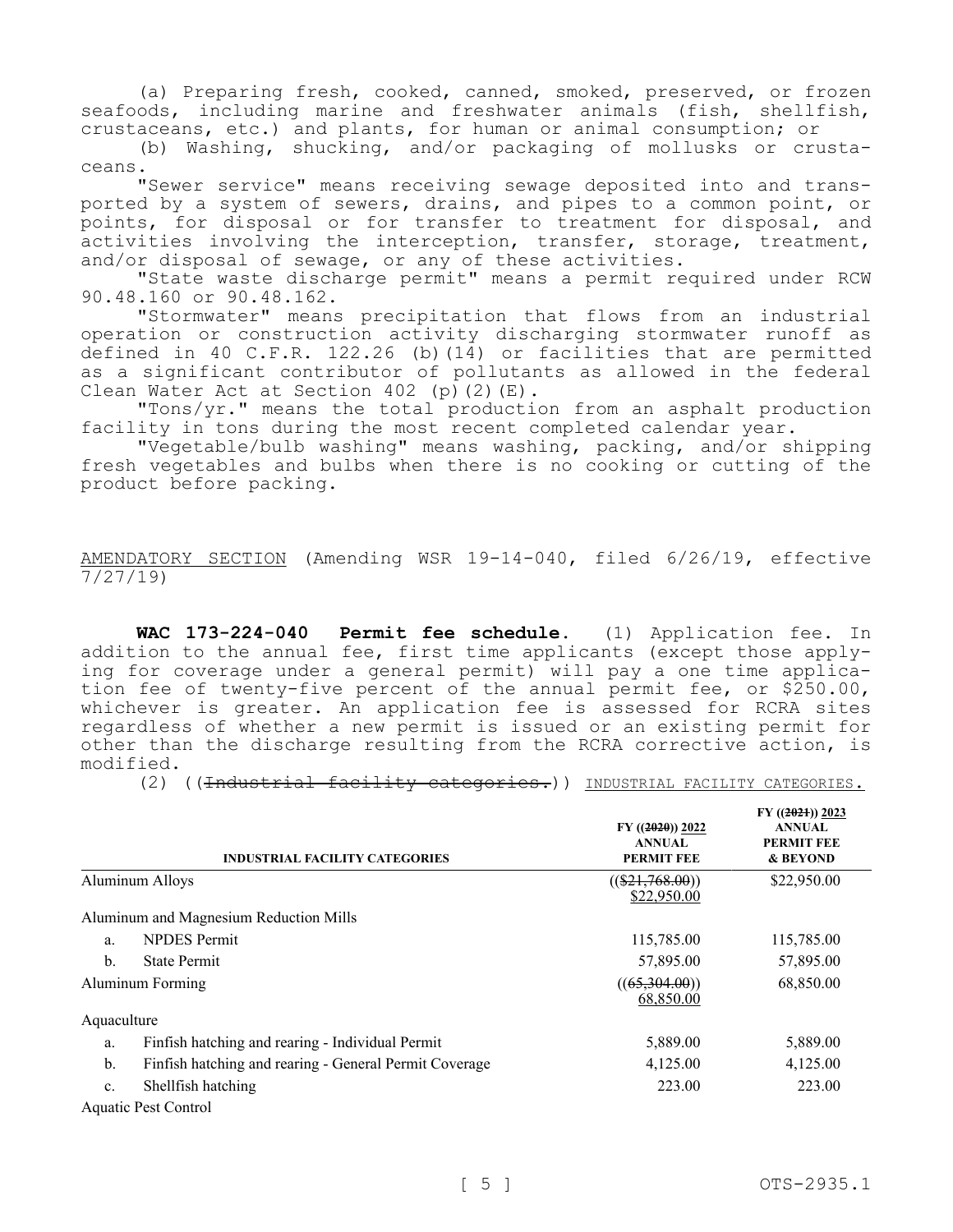|    | <b>INDUSTRIAL FACILITY CATEGORIES</b>               | $FY$ ((2020)) 2022<br><b>ANNUAL</b><br><b>PERMIT FEE</b> | FY $((2021))$ 2023<br><b>ANNUAL</b><br><b>PERMIT FEE</b><br>& BEYOND |
|----|-----------------------------------------------------|----------------------------------------------------------|----------------------------------------------------------------------|
|    | <b>Irrigation Districts</b>                         |                                                          | 682.00                                                               |
| a. |                                                     | ((647.00))<br>682.00                                     |                                                                      |
| b. | <b>Mosquito Control Districts</b>                   | ((647.00))<br>682.00                                     | 682.00                                                               |
| c. | Invasive Moth Control                               | ((647.00))<br>682.00                                     | 682.00                                                               |
| d. | Aquatic Species Control & Eradication               | ((647.00))<br>682.00                                     | 682.00                                                               |
| e. | <b>Oyster Growers</b>                               | ((647.00))<br>682.00                                     | 682.00                                                               |
| f. | Rotenone Control                                    | ((647.00))<br>682.00                                     | 682.00                                                               |
|    | Boat Yards - Individual Permit Coverage             |                                                          |                                                                      |
| a. | With stormwater only discharge                      | ((558.00))<br>588.00                                     | 588.00                                                               |
| b. | All others                                          | ((1,113.00))<br>1,173.00                                 | 1,173.00                                                             |
|    | Boat Yards - General Permit Coverage                |                                                          |                                                                      |
| a. | With stormwater only discharge                      | ((509.00))<br>537.00                                     | 537.00                                                               |
| b. | All others                                          | ((1,031.00))<br>1,087.00                                 | 1,087.00                                                             |
|    | <b>Bridge Washing</b>                               |                                                          |                                                                      |
| a. | Single-site Permit                                  | ((3,839.00))<br>4,047.00                                 | 4,047.00                                                             |
| b. | WSDOT Annual Fee                                    | ((12,757.00))<br>13,450.00                               | 13,450.00                                                            |
|    | Coal Mining and Preparation                         |                                                          |                                                                      |
| a. | $< 200,000$ tons per year                           | ((8,702.00))<br>9,175.00                                 | 9,175.00                                                             |
| b. | $200,000 - 500,000$ tons per year                   | ((19,593.00))<br>20,657.00                               | 20,657.00                                                            |
| c. | $500,000 - 1,000,000$ tons per year                 | ((34,827.00))<br>36,718.00                               | 36,718.00                                                            |
| d. | 1,000,000 tons per year and greater                 | ((65,304.00))<br>68,850.00                               | 68,850.00                                                            |
|    | <b>Combined Industrial Waste Treatment</b>          |                                                          |                                                                      |
| a. | $< 10,000$ gpd                                      | 3,972.00                                                 | 3,972.00                                                             |
| b. | $10,000 - 50,000$ gpd                               | 9,816.00                                                 | 9,816.00                                                             |
| c. | 50,000 - < 100,000 gpd                              | 19,636.00                                                | 19,636.00                                                            |
| d. | $100,000 - 500,000$ gpd                             | 39,266.00                                                | 39,266.00                                                            |
| e. | 500,000 gpd and greater                             | 58,901.00                                                | 58,901.00                                                            |
|    | Combined Food Processing Waste Treatment Facilities | 18,797.00                                                | 18,797.00                                                            |
|    | Combined Sewer Overflow System                      |                                                          |                                                                      |
| a. | $< 50$ acres                                        | 3,927.00                                                 | 3,927.00                                                             |
| b. | $50 - 100$ acres                                    | 9,816.00                                                 | 9,816.00                                                             |
| c. | $100 - 500$ acres                                   | 11,783.00                                                | 11,783.00                                                            |
| d. | 500 acres and greater                               | 15,704.00                                                | 15,704.00                                                            |
|    | Commercial Laundry                                  | ((526.00))<br>555.00                                     | 555.00                                                               |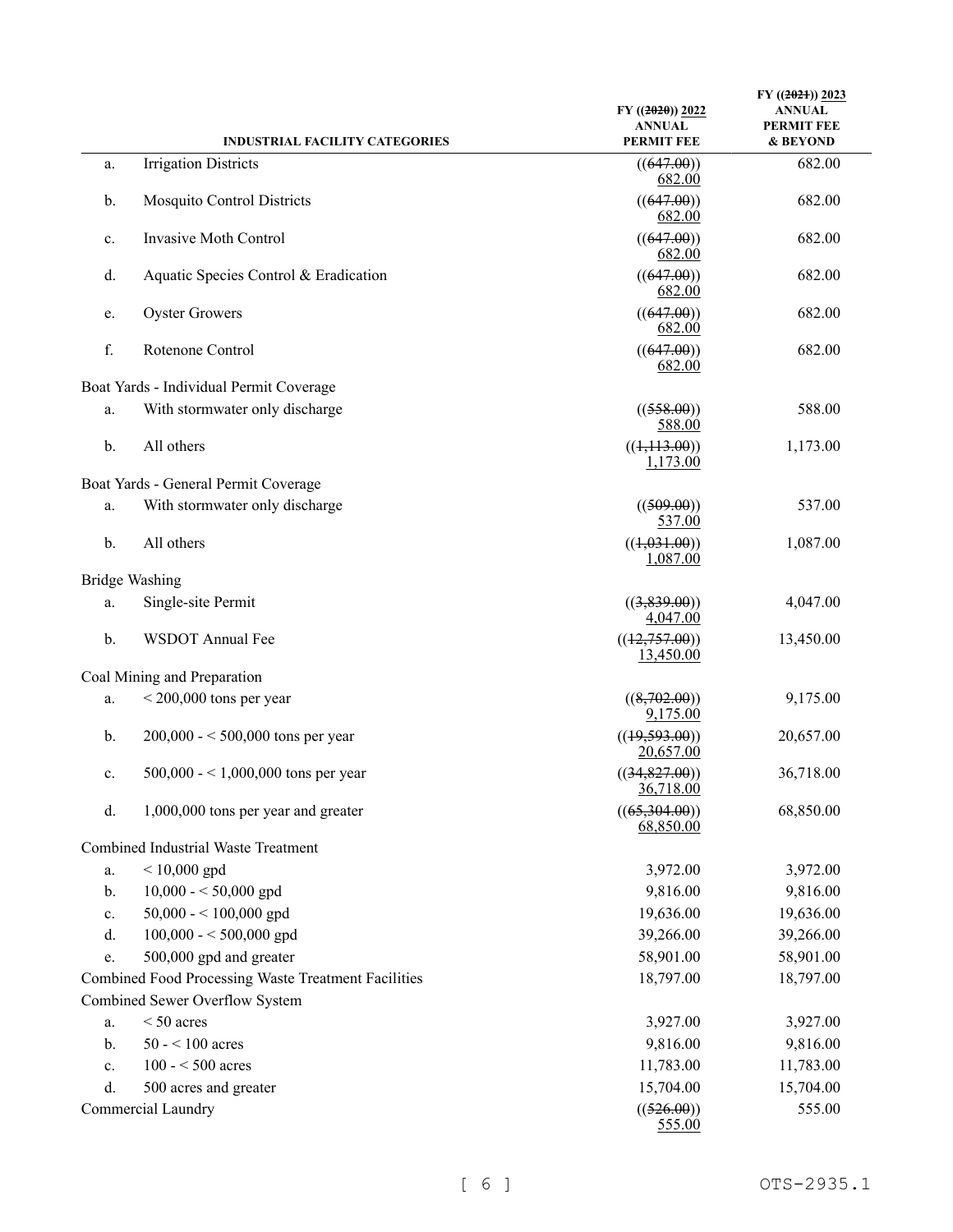| <b>INDUSTRIAL FACILITY CATEGORIES</b>                                                                                                                                                  | $FY$ ((2020)) 2022<br><b>ANNUAL</b><br><b>PERMIT FEE</b> | $FY$ ((2021)) 2023<br><b>ANNUAL</b><br>PERMIT FEE<br>& BEYOND |
|----------------------------------------------------------------------------------------------------------------------------------------------------------------------------------------|----------------------------------------------------------|---------------------------------------------------------------|
| Concentrated Animal Feeding Operation                                                                                                                                                  |                                                          |                                                               |
| Nondairy CAFOs<br>a.                                                                                                                                                                   |                                                          |                                                               |
| $1. < 200$ Animal Units                                                                                                                                                                | ((292.00))                                               | 308.00                                                        |
|                                                                                                                                                                                        | 308.00                                                   |                                                               |
| $((\frac{1}{2})$ 2. 200 - < 400 Animal Units                                                                                                                                           | ((732.00))<br>772.00                                     | 772.00                                                        |
| ((e,)) 3. 400 - < 600 Animal Units                                                                                                                                                     | ((1,466.00))<br>1,546.00                                 | 1,546.00                                                      |
| $((d))$ 4. 600 - < 800 Animal Units                                                                                                                                                    | ((2,198.00))<br>2,317.00                                 | 2,317.00                                                      |
| $((e))$ 5. 800 Animal Units and greater                                                                                                                                                | ((2,935.00))<br>3,094.00                                 | 3,094.00                                                      |
| <u>b.</u><br>((Dairies)) Dairy CAFOs \$.50 per Animal Unit for FY 2022, FY 2023<br>and beyond, not to exceed $((\$1,969.00$ for FY 2020 and)) $\$2,076.00$<br>((for FY 2021 & beyond)) |                                                          |                                                               |
| Facilities Not Otherwise Classified - Individual Permit Coverage                                                                                                                       |                                                          |                                                               |
| $< 1,000$ gpd<br>a.                                                                                                                                                                    | 1,963.00                                                 | 1,963.00                                                      |
| $1,000 - 10,000$ gpd<br>b.                                                                                                                                                             | 3,927.00                                                 | 3,927.00                                                      |
| $10,000 - 50,000$ gpd<br>c.                                                                                                                                                            | 9,817.00                                                 | 9,817.00                                                      |
| 50,000 - < 100,000 gpd<br>d.                                                                                                                                                           | 15,704.00                                                | 15,704.00                                                     |
| $100,000 - 500,000$ gpd<br>e.                                                                                                                                                          | 31,258.00                                                | 31,258.00                                                     |
| f.<br>500,000 - < 1,000,000 gpd                                                                                                                                                        | 39,266.00                                                | 39,266.00                                                     |
| $1,000,000$ gpd and greater<br>g.                                                                                                                                                      | 58,900.00                                                | 58,900.00                                                     |
| ((Facilities Not Otherwise Classified - General Permit Coverage                                                                                                                        |                                                          |                                                               |
| $\leq 1,000$ gpd<br>$a_{\overline{\cdot}}$                                                                                                                                             | 1,377.00                                                 | 1,377.00                                                      |
| $1,000 - 10,000$ gpd<br>b.                                                                                                                                                             | 2,849.00                                                 | 2,849.00                                                      |
| $10,000 - 50,000$ gpd<br>e.                                                                                                                                                            | 6,874.00                                                 | 6,874.00                                                      |
| $50,000 - 100,000$ gpd<br>d.                                                                                                                                                           | 10,997.00                                                | 10,997.00                                                     |
| $100,000 - 500,000$ gpd<br>$e_{i}$                                                                                                                                                     | 21,987.00                                                | 21,987.00                                                     |
| £.<br>$500,000 - 1,000,000$ gpd                                                                                                                                                        | 27,484.00                                                | 27,484.00                                                     |
| $1,000,000$ gpd and greater<br>$\frac{\alpha}{2}$ .                                                                                                                                    | 41,232.00                                                | 41,232.00)                                                    |
| Flavor Extraction                                                                                                                                                                      |                                                          |                                                               |
| <b>Steam Distillation</b><br>a.                                                                                                                                                        | 202.00                                                   | 202.00                                                        |
| Food Processing                                                                                                                                                                        |                                                          |                                                               |
| $< 1,000$ gpd<br>a.                                                                                                                                                                    | 1,961.00                                                 | 1,961.00                                                      |
| $1,000 - 10,000$ gpd<br>b.                                                                                                                                                             | 5,003.00                                                 | 5,003.00                                                      |
| $10,000 - 50,000$ gpd<br>c.                                                                                                                                                            | 8,934.00                                                 | 8,934.00                                                      |
| 50,000 - < $100,000$ gpd<br>d.                                                                                                                                                         | 14,036.00                                                | 14,036.00                                                     |
| $100,000 - 250,000$ gpd<br>e.                                                                                                                                                          | 19,633.00                                                | 19,633.00                                                     |
| f.<br>$250,000 - 500,000$ gpd                                                                                                                                                          | 25,819.00                                                | 25,819.00                                                     |
| $500,000 - 750,000$ gpd<br>g.                                                                                                                                                          | 32,393.00                                                | 32,393.00                                                     |
| 750,000 - < 1,000,000 gpd<br>h.                                                                                                                                                        | 39,266.00                                                | 39,266.00                                                     |
| i.<br>$1,000,000 - 2,500,000$ gpd                                                                                                                                                      | 48,374.00                                                | 48,374.00                                                     |
| j.<br>$2,500,000 - 5,000,000$ gpd                                                                                                                                                      | 53,993.00                                                | 53,993.00                                                     |
| 5,000,000 gpd and greater<br>k.                                                                                                                                                        | 58,901.00                                                | 58,901.00                                                     |
| Fruit Packing - Individual Permit Coverage                                                                                                                                             |                                                          |                                                               |
| $0 - 1,000$ bins/yr.<br>a.                                                                                                                                                             | 392.00                                                   | 392.00                                                        |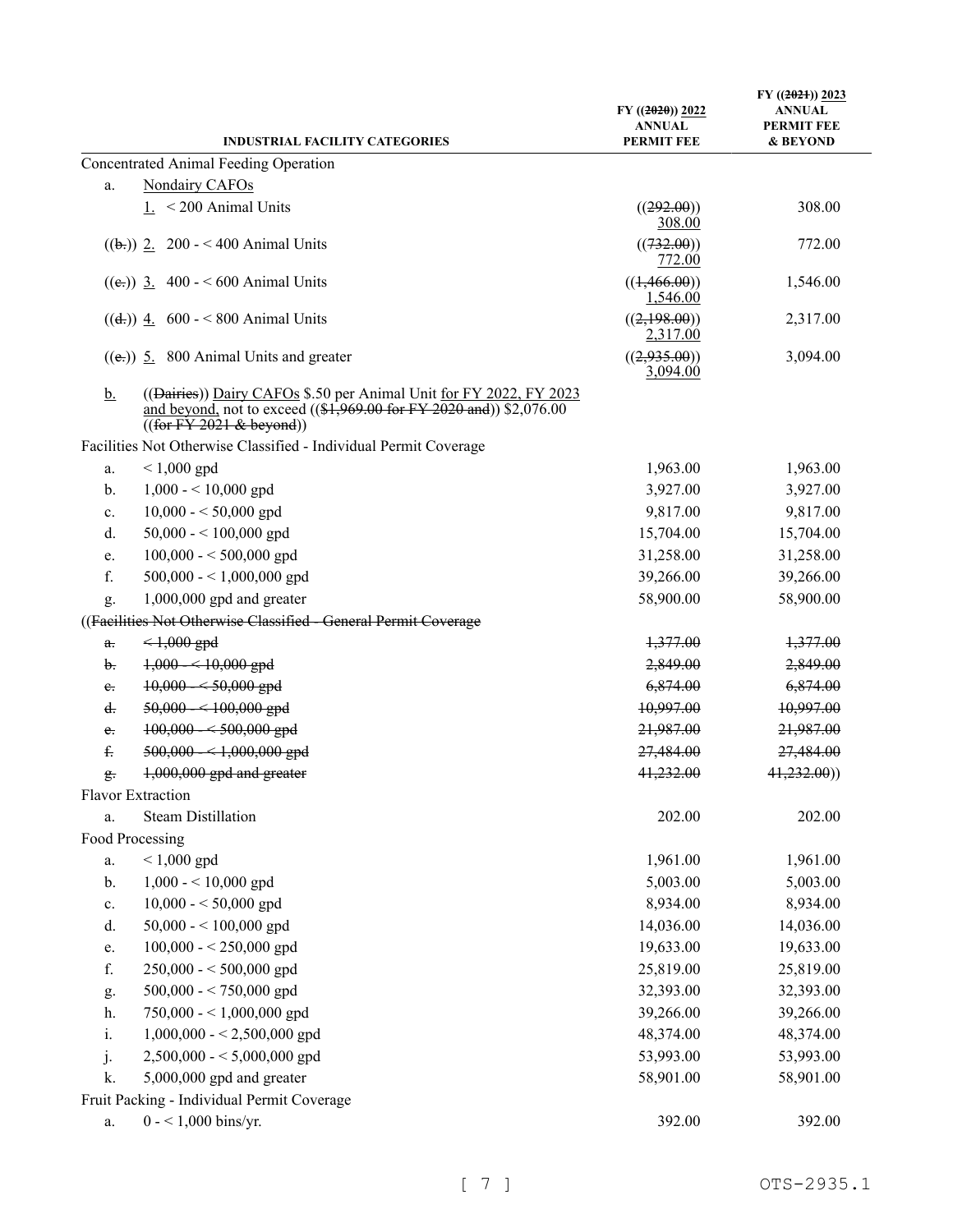|                | <b>INDUSTRIAL FACILITY CATEGORIES</b>    | $FY$ ((2020)) 2022<br><b>ANNUAL</b><br><b>PERMIT FEE</b> | FY ((2021)) 2023<br><b>ANNUAL</b><br><b>PERMIT FEE</b><br>& BEYOND |
|----------------|------------------------------------------|----------------------------------------------------------|--------------------------------------------------------------------|
| b.             | $1,000 - 5,000$ bins/yr.                 | 786.00                                                   | 786.00                                                             |
| $\mathbf{c}.$  | $5,000 - 10,000$ bins/yr.                | 1,570.00                                                 | 1,570.00                                                           |
| d.             | $10,000 - 15,000$ bins/yr.               | 3,144.00                                                 | 3,144.00                                                           |
| e.             | $15,000 - 20,000$ bins/yr.               | 5,199.00                                                 | 5,199.00                                                           |
| f.             | $20,000 - 25,000$ bins/yr.               | 7,264.00                                                 | 7,264.00                                                           |
| g.             | $25,000 - 50,000$ bins/yr.               | 9,717.00                                                 | 9,717.00                                                           |
| h.             | 50,000 - < 75,000 bins/yr.               | 10,800.00                                                | 10,800.00                                                          |
| i.             | 75,000 - < 100,000 bins/yr.              | 12,564.00                                                | 12,564.00                                                          |
| j.             | $100,000 - 125,000$ bins/yr.             | 15,704.00                                                | 15,704.00                                                          |
| k.             | $125,000 - 150,000$ bins/yr.             | 19,633.00                                                | 19,633.00                                                          |
| $\mathbf{l}$ . | 150,000 bins/yr. and greater             | 23,524.00                                                | 23,524.00                                                          |
|                | Fruit Packing - General Permit Coverage  |                                                          |                                                                    |
| a.             | $0 - 1,000$ bins/yr.                     | 274.00                                                   | 274.00                                                             |
| $\mathbf b$ .  | $1,000 - 5,000$ bins/yr.                 | 550.00                                                   | 550.00                                                             |
| c.             | $5,000 - 10,000$ bins/yr.                | 1,100.00                                                 | 1,100.00                                                           |
| d.             | 10,000 - < 15,000 bins/yr.               | 2,201.00                                                 | 2,201.00                                                           |
| e.             | $15,000 - 20,000$ bins/yr.               | 3,643.00                                                 | 3,643.00                                                           |
| ${\rm f.}$     | $20,000 - 25,000$ bins/yr.               | 5,085.00                                                 | 5,085.00                                                           |
| g.             | $25,000 - 50,000$ bins/yr.               | 6,800.00                                                 | 6,800.00                                                           |
| h.             | 50,000 - < 75,000 bins/yr.               | 7,557.00                                                 | 7,557.00                                                           |
| i.             | 75,000 - < 100,000 bins/yr.              | 8,788.00                                                 | 8,788.00                                                           |
| j.             | 100,000 - < 125,000 bins/yr.             | 10,997.00                                                | 10,997.00                                                          |
| k.             | 125,000 - < 150,000 bins/yr.             | 13,744.00                                                | 13,744.00                                                          |
| 1.             | 150,000 bins/yr. and greater             | 16,491.00                                                | 16,491.00                                                          |
|                | Fuel and Chemical Storage                |                                                          |                                                                    |
| a.             | $< 50,000$ bbls                          | 1,963.00                                                 | 1,963.00                                                           |
| b.             | $50,000 - 100,000$ bbls                  | 3,927.00                                                 | 3,927.00                                                           |
| c.             | $100,000 - 500,000$ bbls                 | 9,816.00                                                 | 9,816.00                                                           |
| d.             | 500,000 bbls and greater                 | 19,636.00                                                | 19,636.00                                                          |
|                | Hazardous Waste Clean Up Sites           |                                                          |                                                                    |
| a.             | Leaking Underground Storage Tanks (LUST) |                                                          |                                                                    |
|                | <b>State Permit</b><br>1.                | 5,149.00                                                 | 5,149.00                                                           |
|                | 2. NPDES Permit Issued pre 7/1/94        | 5,148.00                                                 | 5,148.00                                                           |
|                | 3. NPDES Permit Issued post 7/1/94       | 10,298.00                                                | 10,298.00                                                          |
| $\mathbf{b}$ . | Non-LUST Sites                           |                                                          |                                                                    |
|                | 1. 1 or 2 Contaminants of concern        | 10,069.00                                                | 10,069.00                                                          |
|                | 2. $>$ 2 Contaminants of concern         | 20,137.00                                                | 20,137.00                                                          |
|                | Ink Formulation and Printing             |                                                          |                                                                    |
| a.             | <b>Commercial Print Shops</b>            | 3,021.00                                                 | 3,021.00                                                           |
| b.             | Newspapers                               | 5,035.00                                                 | 5,035.00                                                           |
| c.             | <b>Box Plants</b>                        | 8,055.00                                                 | 8,055.00                                                           |
| d.             | <b>Ink Formulation</b>                   | 10,070.00                                                | 10,070.00                                                          |
|                | Inorganic Chemicals Manufacturing        |                                                          |                                                                    |
| a.             | <b>Lime Products</b>                     | 9,816.00                                                 | 9,816.00                                                           |
| b.             | Fertilizer                               | 11,816.00                                                | 11,816.00                                                          |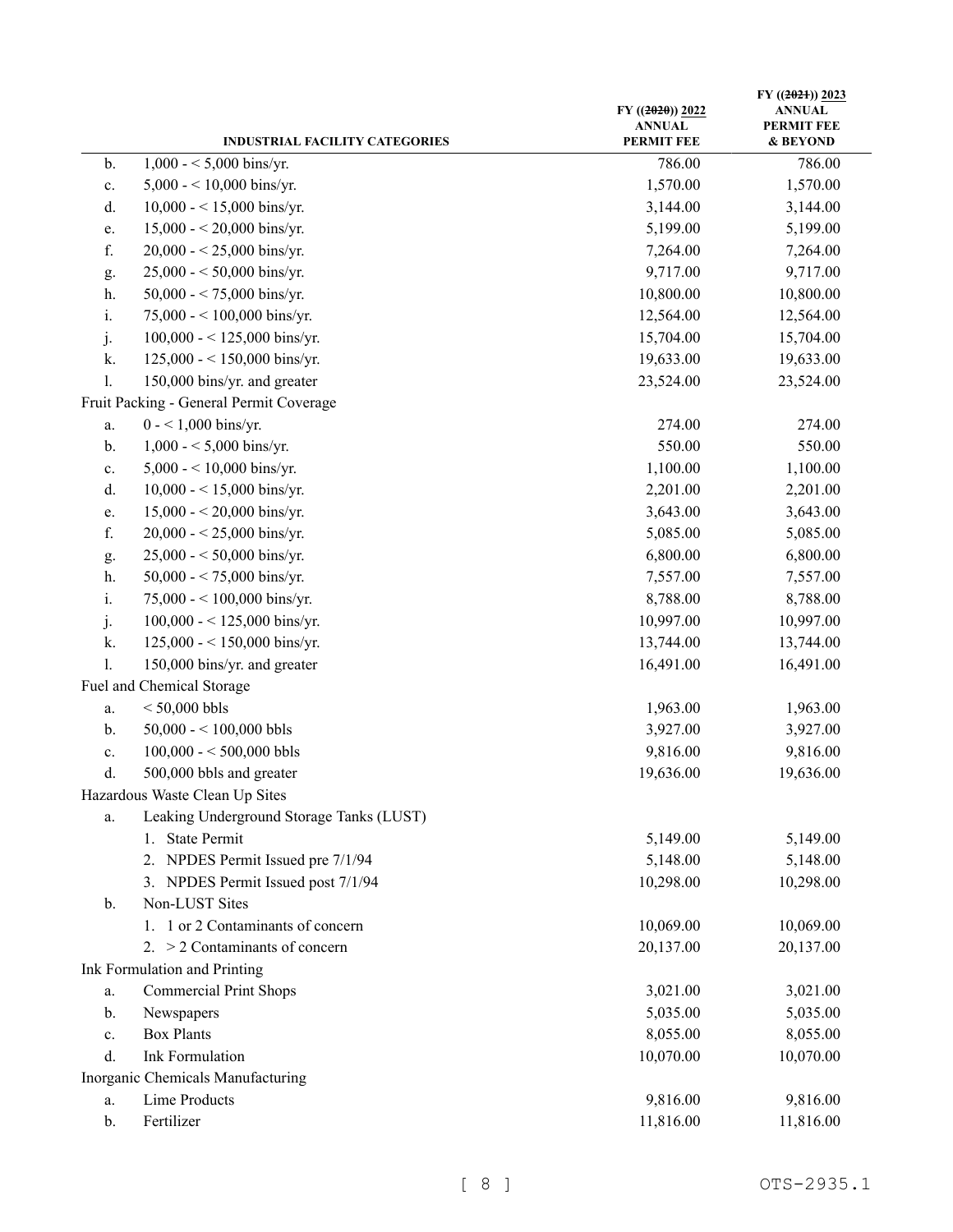|                | <b>INDUSTRIAL FACILITY CATEGORIES</b>                                   | $FY$ ((2020)) 2022<br><b>ANNUAL</b><br><b>PERMIT FEE</b> | $FY$ ((2021)) 2023<br><b>ANNUAL</b><br><b>PERMIT FEE</b><br>& BEYOND |
|----------------|-------------------------------------------------------------------------|----------------------------------------------------------|----------------------------------------------------------------------|
| c.             | Peroxide                                                                | 15,704.00                                                | 15,704.00                                                            |
| d.             | Alkaline Earth Salts                                                    | 19,636.00                                                | 19,636.00                                                            |
| e.             | Metal Salts                                                             | 27,482.00                                                | 27,482.00                                                            |
| f.             | Acid Manufacturing                                                      | 38,942.00                                                | 38,942.00                                                            |
| g.             | Chlor-alkali                                                            | 78,533.00                                                | 78,533.00                                                            |
| Iron and Steel |                                                                         |                                                          |                                                                      |
| a.             | Foundries                                                               | ((21,768.00))                                            | 22,950.00                                                            |
|                |                                                                         | 22,950.00                                                |                                                                      |
| b.             | Mills                                                                   | ((43,573.00))<br>45,939.00                               | 45,939.00                                                            |
|                | Metal Finishing                                                         |                                                          |                                                                      |
| a.             | $< 1,000$ gpd                                                           | ((2,609.00))<br>2,751.00                                 | 2,751.00                                                             |
| b.             | $1,000 - 10,000$ gpd                                                    | ((4,351.00))<br>4,587.00                                 | 4,587.00                                                             |
| c.             | $10,000 - 50,000$ gpd                                                   | ((10, 879.00))<br>11,470.00                              | 11,470.00                                                            |
| d.             | $50,000 - 100,000$ gpd                                                  | ((21,767.00))<br>22,949.00                               | 22,949.00                                                            |
| e.             | $100,000 - 500,000$ gpd                                                 | ((43,530.00))<br>45,894.00                               | 45,894.00                                                            |
| f.             | 500,000 gpd and greater                                                 | ((65,299.00))<br>68,845.00                               | 68,845.00                                                            |
|                | Noncontact Cooling Water With Additives - Individual Permit Coverage    |                                                          |                                                                      |
| a.             | $< 1,000$ gpd                                                           | 1,229.00                                                 | 1,229.00                                                             |
| b.             | $1,000 - 10,000$ gpd                                                    | ((1,713.00))                                             | ((1,713.00))                                                         |
|                |                                                                         | 1,716.00                                                 | 1,716.00                                                             |
| c.             | $10,000 - 50,000$ gpd                                                   | 3,685.00                                                 | 3,685.00                                                             |
| d.             | $50,000 - 100,000$ gpd                                                  | 8,593.00                                                 | 8,593.00                                                             |
| e.             | $100,000 - 500,000$ gpd                                                 | 14,721.00                                                | 14,721.00                                                            |
| f.             | $500,000 - 1,000,000$ gpd                                               | 20,863.00                                                | 20,863.00                                                            |
| g.             | $1,000,000 - 2,500,000$ gpd                                             | 27,001.00                                                | 27,001.00                                                            |
| h.             | $2,500,000 - 5,000,000$ gpd                                             | 32,993.00                                                | 32,993.00                                                            |
| i.             | $5,000,000$ gpd and greater                                             | 39,266.00                                                | 39,266.00                                                            |
|                | Noncontact Cooling Water With Additives - General Permit Coverage       |                                                          |                                                                      |
| a.             | $< 1,000$ gpd                                                           | 861.00                                                   | 861.00                                                               |
| b.             | $1,000 - 10,000$ gpd                                                    | 1,716.00                                                 | 1,716.00                                                             |
| c.             | $10,000 - 50,000$ gpd                                                   | 2,579.00                                                 | 2,579.00                                                             |
| d.             | $50,000 - 100,000$ gpd                                                  | 6,015.00                                                 | 6,015.00                                                             |
| e.             | $100,000 - 500,000$ gpd                                                 | 10,307.00                                                | 10,307.00                                                            |
| f.             | 500,000 - < 1,000,000 gpd                                               | 14,606.00                                                | 14,606.00                                                            |
| g.             | $1,000,000 - 2,500,000$ gpd                                             | 18,899.00                                                | 18,899.00                                                            |
| h.             | $2,500,000 - 5,000,000$ gpd                                             | 23,191.00                                                | 23,191.00                                                            |
| i.             | 5,000,000 gpd and greater                                               | 27,484.00                                                | 27,484.00                                                            |
|                | Noncontact Cooling Water Without Additives - Individual Permit Coverage |                                                          |                                                                      |
| a.             | $< 1,000$ gpd                                                           | 984.00                                                   | 984.00                                                               |
| b.             | $1,000 - 10,000$ gpd                                                    | 1,963.00                                                 | 1,963.00                                                             |
| $\mathbf{c}.$  | $10,000 - 50,000$ gpd                                                   | 2,948.00                                                 | 2,948.00                                                             |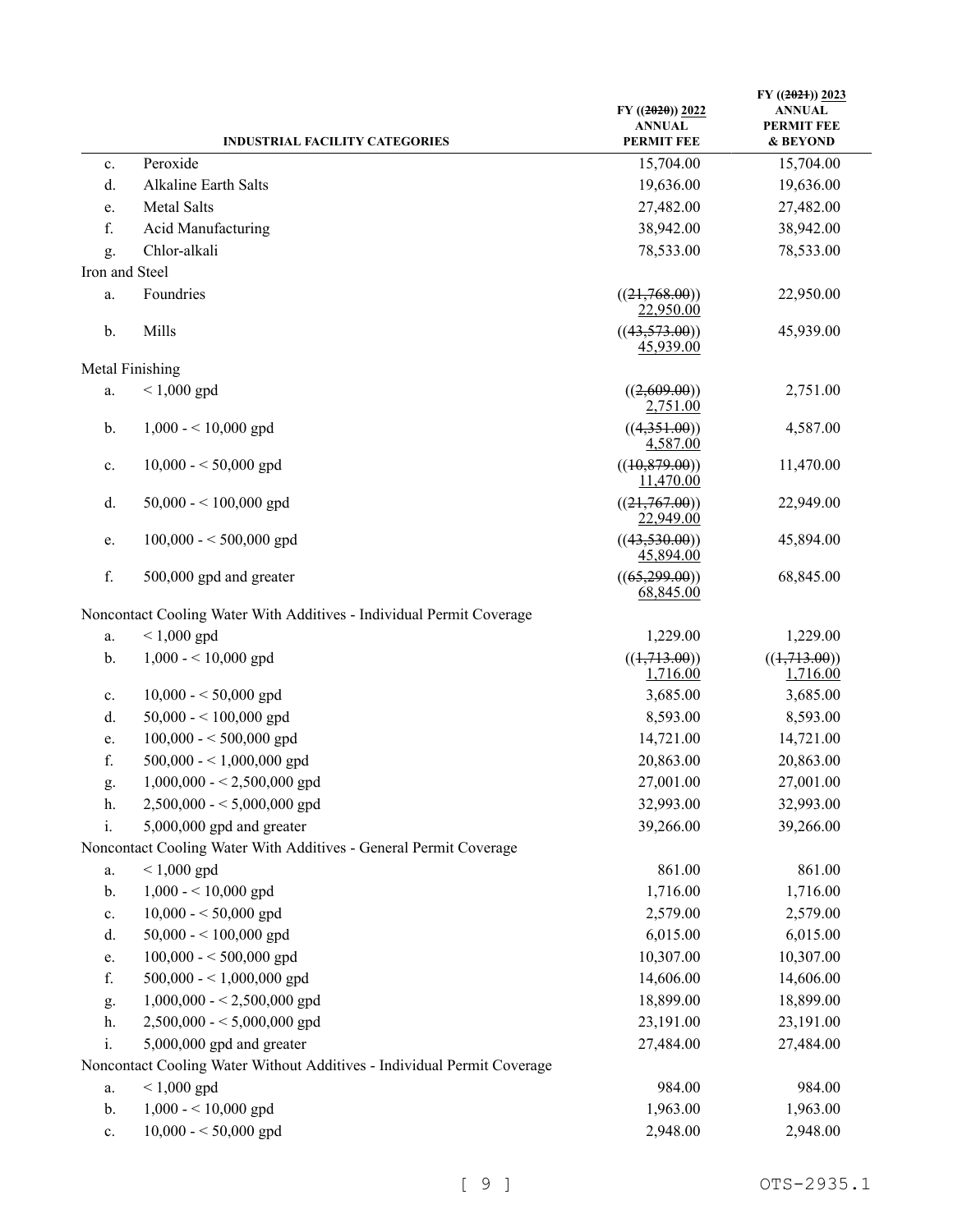|                | <b>INDUSTRIAL FACILITY CATEGORIES</b>                                | $FY$ ((2020)) 2022<br><b>ANNUAL</b><br><b>PERMIT FEE</b> | FY $((2021))$ 2023<br><b>ANNUAL</b><br><b>PERMIT FEE</b><br>& BEYOND |
|----------------|----------------------------------------------------------------------|----------------------------------------------------------|----------------------------------------------------------------------|
| d.             | $50,000 - 100,000$ gpd                                               | 6,874.00                                                 | 6,874.00                                                             |
| e.             | $100,000 - 500,000$ gpd                                              | 11,783.00                                                | 11,783.00                                                            |
| f.             | 500,000 - < 1,000,000 gpd                                            | 16,687.00                                                | 16,687.00                                                            |
| g.             | $1,000,000 - 2,500,000$ gpd                                          | 21,511.00                                                | 21,511.00                                                            |
| h.             | $2,500,000 - 5,000,000$ gpd                                          | 26,503.00                                                | 26,503.00                                                            |
| i.             | 5,000,000 gpd and greater                                            | 31,414.00                                                | 31,414.00                                                            |
|                | Noncontact Cooling Water Without Additives - General Permit Coverage |                                                          |                                                                      |
| a.             | $< 1,000$ gpd                                                        | 688.00                                                   | 688.00                                                               |
| b.             | $1,000 - 10,000$ gpd                                                 | 1,377.00                                                 | 1,377.00                                                             |
| c.             | $10,000 - 50,000$ gpd                                                | 2,064.00                                                 | 2,064.00                                                             |
| d.             | $50,000 - 100,000$ gpd                                               | 4,811.00                                                 | 4,811.00                                                             |
| e.             | $100,000 - 500,000$ gpd                                              | 8,246.00                                                 | 8,246.00                                                             |
| f.             | 500,000 - < 1,000,000 gpd                                            | 11,683.00                                                | 11,683.00                                                            |
| g.             | $1,000,000 - 2,500,000$ gpd                                          | 15,117.00                                                | 15,117.00                                                            |
| h.             | $2,500,000 - 5,000,000$ gpd                                          | 18,554.00                                                | 18,554.00                                                            |
| i.             | 5,000,000 gpd and greater                                            | 21,987.00                                                | 21,987.00                                                            |
|                | Nonferrous Metals Forming                                            | ((21,768.00))<br>22,950.00                               | 22,950.00                                                            |
| Ore Mining     |                                                                      |                                                          |                                                                      |
| a.             | Ore Mining                                                           | ((4,352.00))<br>4,588.00                                 | 4,588.00                                                             |
| b.             | Ore mining with physical concentration processes                     | ((8,704.00))<br>9,177.00                                 | 9,177.00                                                             |
| c.             | Ore mining with physical and chemical concentration processes        | ((34,827.00))<br><u>36,718.00</u>                        | 36,718.00                                                            |
|                | Organic Chemicals Manufacturing                                      |                                                          |                                                                      |
| a.             | Fertilizer                                                           |                                                          | 19,636.00                                                            |
|                |                                                                      | 19,636.00                                                |                                                                      |
| b.             | Aliphatic                                                            | 39,266.00                                                | 39,266.00                                                            |
| c.             | Aromatic                                                             | 58,901.00                                                | 58,901.00                                                            |
|                | Petroleum Refining                                                   |                                                          |                                                                      |
| a.             | $<$ 10,000 bbls/d                                                    | 39,266.00                                                | 39,266.00                                                            |
| b.             | 10,000 - < 50,000 bbls/d                                             | 77,853.00                                                | 77,853.00                                                            |
| c.             | 50,000 bbls/d and greater                                            | 157,075.00                                               | 157,075.00                                                           |
| Photofinishers |                                                                      |                                                          |                                                                      |
| a.             | $< 1,000$ gpd                                                        | 1,570.00                                                 | 1,570.00                                                             |
| b.             | 1,000 gpd and greater                                                | 3,927.00                                                 | 3,927.00                                                             |
|                | Power and/or Steam Plants                                            |                                                          |                                                                      |
| a.             | Steam Generation - Nonelectric                                       | 7,924.00                                                 | 7,924.00                                                             |
| b.             | Hydroelectric                                                        | 7,924.00                                                 | 7,924.00                                                             |
| c.             | Nonfossil Fuel                                                       | 11,781.00                                                | 11,781.00                                                            |
| d.             | Fossil Fuel                                                          | 31,414.00                                                | 31,414.00                                                            |
|                | Pulp, Paper and Paper Board                                          |                                                          |                                                                      |
| a.             | Fiber Recyclers/Nonwood Pulp Mills                                   | 19,632.00                                                | 19,632.00                                                            |
| b.             | Paper Mills                                                          | 39,266.00                                                | 39,266.00                                                            |
| c.             | Groundwood Pulp Mills                                                |                                                          |                                                                      |
|                | 1. < 300 tons per day                                                | 58,901.00                                                | 58,901.00                                                            |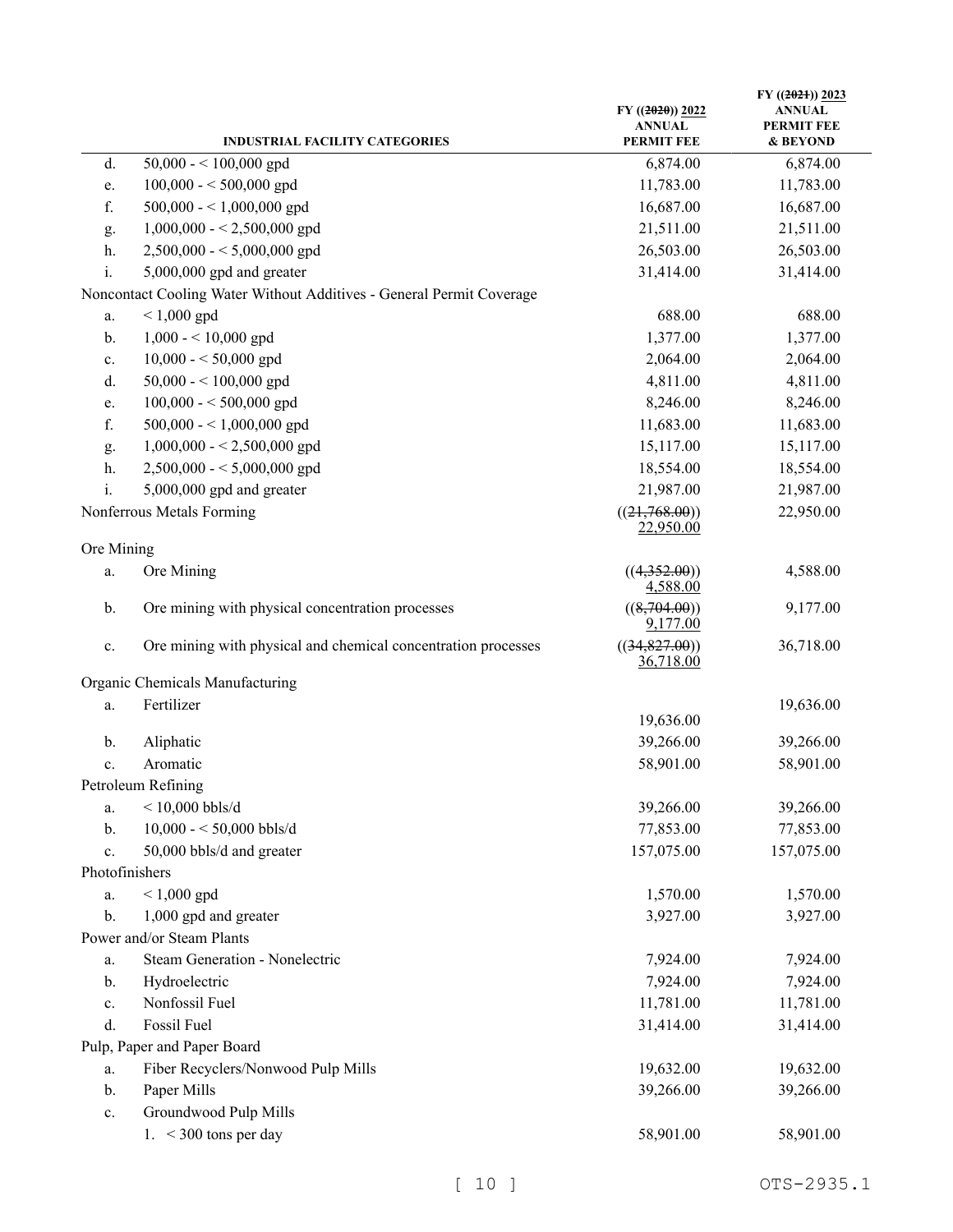| <b>INDUSTRIAL FACILITY CATEGORIES</b>                                                                                                                                              | $FY$ ((2020)) 2022<br><b>ANNUAL</b><br><b>PERMIT FEE</b> | FY $((2021))$ 2023<br><b>ANNUAL</b><br><b>PERMIT FEE</b><br>& BEYOND |
|------------------------------------------------------------------------------------------------------------------------------------------------------------------------------------|----------------------------------------------------------|----------------------------------------------------------------------|
| 2. $>$ 300 tons per day                                                                                                                                                            | 117,813.00                                               | 117,813.00                                                           |
| Chemical Pulp Mills<br>d.                                                                                                                                                          |                                                          |                                                                      |
| w/o Chlorine Bleaching                                                                                                                                                             | 157,068.00                                               | 157,068.00                                                           |
| Chemical Pulp Mills<br>e.                                                                                                                                                          |                                                          |                                                                      |
| w/Chlorine Bleaching                                                                                                                                                               | 176,697.00                                               | 176,697.00                                                           |
| Radioactive Effluents and Discharges (RED)                                                                                                                                         |                                                          |                                                                      |
| $<$ 3 waste streams<br>a.                                                                                                                                                          | 37,986.00                                                | 37,986.00                                                            |
| $3 - 8$ waste streams<br>b.                                                                                                                                                        | 65,965.00                                                | 65,965.00                                                            |
| 8 waste streams and greater<br>c.                                                                                                                                                  | 108,648.00                                               | 108,648.00                                                           |
| <b>RCRA Corrective Action Sites</b>                                                                                                                                                | 27,597.00                                                | 27,597.00                                                            |
| Sand and Gravel - Individual Permit Coverage                                                                                                                                       |                                                          |                                                                      |
| Mining Activities<br>a.                                                                                                                                                            |                                                          |                                                                      |
| 1. Mining, screening, washing and/or crushing                                                                                                                                      | 3,581.00                                                 | 3,581.00                                                             |
| 2. Nonoperating site (fee per site)                                                                                                                                                | 147.00                                                   | 147.00                                                               |
| <b>Asphalt Production</b><br>b.                                                                                                                                                    |                                                          |                                                                      |
| 1. $1 - 50,000$ tons/yr.                                                                                                                                                           | 1,492.00                                                 | 1,492.00                                                             |
| 50,000 - < 300,000 tons/yr.<br>2.                                                                                                                                                  | 3,582.00                                                 | 3,582.00                                                             |
| 300,000 tons/yr. and greater<br>3.                                                                                                                                                 | 4,480.00                                                 | 4,480.00                                                             |
| 4. Nonoperating Asphalt                                                                                                                                                            | 147.00                                                   | 147.00                                                               |
| <b>Concrete Production</b><br>c.                                                                                                                                                   |                                                          |                                                                      |
| $1 - 25,000$ cu. yds/yr.<br>1.                                                                                                                                                     | 1,492.00                                                 | 1,492.00                                                             |
| $25,000 - 200,000$ cu. yds/yr.<br>2.                                                                                                                                               | 3,582.00                                                 | 3,582.00                                                             |
| 200,000 cu. yds/yr. and greater<br>3.                                                                                                                                              | 4,480.00                                                 | 4,480.00                                                             |
| 4. Nonoperating Concrete                                                                                                                                                           | 147.00                                                   | 147.00                                                               |
| The fee for a facility in the sand and gravel production category is<br>the sum of the applicable fees in the mining activities and concrete<br>and asphalt production categories. |                                                          |                                                                      |
| Portable Operations<br>d.                                                                                                                                                          |                                                          |                                                                      |
| 1. Rock Crushing                                                                                                                                                                   | 3,581.00                                                 | 3,581.00                                                             |
| 2. Asphalt                                                                                                                                                                         | 3,581.00                                                 | 3,581.00                                                             |
| 3. Concrete                                                                                                                                                                        | 3,581.00                                                 | 3,581.00                                                             |
| 4. Nonoperating Site                                                                                                                                                               | 147.00                                                   | 147.00                                                               |
| Sand and Gravel - General Permit Coverage                                                                                                                                          |                                                          |                                                                      |
| Mining Activities<br>a.                                                                                                                                                            |                                                          |                                                                      |
| 1. Mining, screening, washing and/or crushing                                                                                                                                      | 2,505.00                                                 | 2,505.00                                                             |
| 2. Nonoperating site (fee per site)                                                                                                                                                | 103.00                                                   | 103.00                                                               |
| <b>Asphalt Production</b><br>b.                                                                                                                                                    |                                                          |                                                                      |
| 1. $0 - 50,000$ tons/yr.                                                                                                                                                           | 1,046.00                                                 | 1,046.00                                                             |
| 50,000 - < 300,000 tons/yr.<br>2.                                                                                                                                                  | 2,507.00                                                 | 2,507.00                                                             |
| 300,000 tons/yr. and greater<br>3.                                                                                                                                                 | 3,135.00                                                 | 3,135.00                                                             |
| 4. Nonoperating Asphalt                                                                                                                                                            | 103.00                                                   | 103.00                                                               |
| <b>Concrete Production</b><br>c.                                                                                                                                                   |                                                          |                                                                      |
| $0 - 25,000$ cu. yds/yr.<br>1.                                                                                                                                                     | 1,046.00                                                 | 1,046.00                                                             |
| 25,000 - < 200,000 cu. yds/yr.<br>2.                                                                                                                                               | 2,507.00                                                 | 2,507.00                                                             |
| 200,000 cu. yds/yr. and greater<br>3.                                                                                                                                              | 3,135.00                                                 | 3,135.00                                                             |
| 4. Nonoperating Concrete                                                                                                                                                           | 103.00                                                   | 103.00                                                               |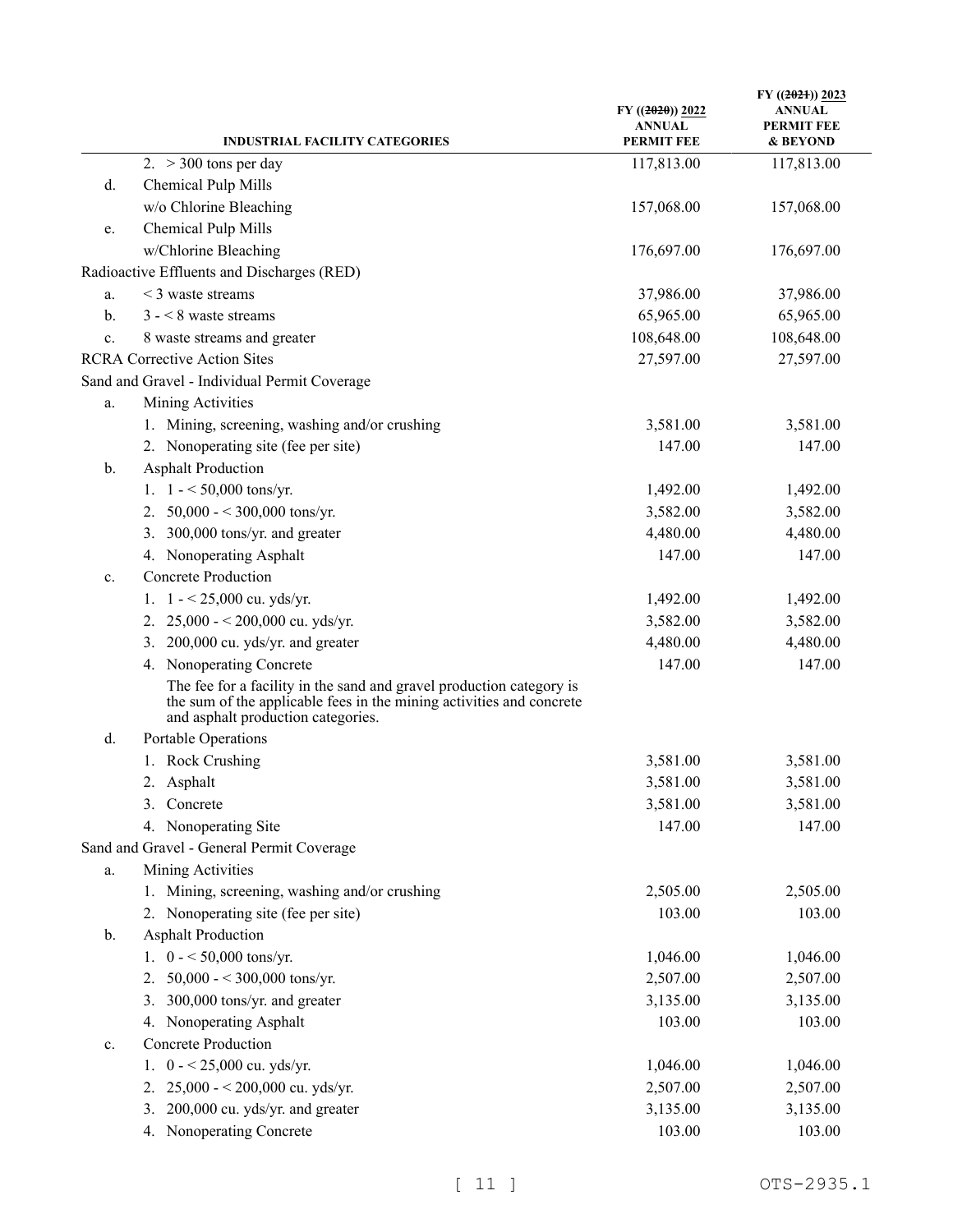|                      | <b>INDUSTRIAL FACILITY CATEGORIES</b>                                                                               | $FY$ ((2020)) 2022<br><b>ANNUAL</b><br><b>PERMIT FEE</b> | $FY$ ((2021)) 2023<br><b>ANNUAL</b><br><b>PERMIT FEE</b><br>& BEYOND |
|----------------------|---------------------------------------------------------------------------------------------------------------------|----------------------------------------------------------|----------------------------------------------------------------------|
|                      | The fee for a facility in the sand and gravel production category is                                                |                                                          |                                                                      |
|                      | the sum of the applicable fees in the mining activities and concrete<br>and asphalt production categories.          |                                                          |                                                                      |
| d.                   | Portable Operations                                                                                                 |                                                          |                                                                      |
|                      | 1. Rock Crushing                                                                                                    | 2,507.00                                                 | 2,507.00                                                             |
|                      | Asphalt<br>2.                                                                                                       | 2,507.00                                                 | 2,507.00                                                             |
|                      | Concrete<br>3.                                                                                                      | 2,507.00                                                 | 2,507.00                                                             |
|                      | 4. Nonoperating                                                                                                     | 103.00                                                   | 103.00                                                               |
|                      | Seafood Processing                                                                                                  |                                                          |                                                                      |
| a.                   | $< 1,000$ gpd                                                                                                       | 1,963.00                                                 | 1,963.00                                                             |
| b.                   | $1,000 - 10,000$ gpd                                                                                                | 5,003.00                                                 | 5,003.00                                                             |
| c.                   | $10,000 - 50,000$ gpd                                                                                               | 8,934.00                                                 | 8,934.00                                                             |
| d.                   | $50,000 - 100,000$ gpd                                                                                              | 14,036.00                                                | 14,036.00                                                            |
| e.                   | 100,000 gpd and greater                                                                                             | 19,636.00                                                | 19,636.00                                                            |
| Shipyards            |                                                                                                                     |                                                          |                                                                      |
| a.                   | Per crane, travel lift, small boat lift                                                                             | ((4,352.00))<br>4,588.00                                 | 4,588.00                                                             |
| b.                   | Per drydock under 250 ft in length                                                                                  | ((4,352.00))<br>4,588.00                                 | 4,588.00                                                             |
| c.                   | Per graving dock                                                                                                    | ((4,352.00))<br>4,588.00                                 | 4,588.00                                                             |
| d.                   | Per marine way/ramp                                                                                                 | ((6,528.00))<br>6,882.00                                 | 6,882.00                                                             |
| e.                   | Per syncrolift                                                                                                      | ((6,528.00))<br>6,882.00                                 | 6,882.00                                                             |
| f.                   | Per drydock 250 ft and over in length                                                                               | ((8,704.00))<br>9,177.00                                 | 9,177.00                                                             |
| g.                   | In-water vessel maintenance                                                                                         | ((8,704.00))<br>9,177.00                                 | 9,177.00                                                             |
|                      | The fee for a facility in the shipyard category is the sum of the fees for<br>the applicable units in the facility. |                                                          |                                                                      |
|                      | Solid Waste Sites (nonstormwater)                                                                                   |                                                          |                                                                      |
| a.                   | Nonputrescible                                                                                                      | 7,850.00                                                 | 7,850.00                                                             |
| $b$ .                | $< 50$ acres                                                                                                        | 15,703.00                                                | 15,703.00                                                            |
| c.                   | $50 - 100$ acres                                                                                                    | 31,414.00                                                | 31,414.00                                                            |
| d.                   | $100 - 250$ acres                                                                                                   | 39,266.00                                                | 39,266.00                                                            |
| e.                   | 250 acres and greater                                                                                               | 58,901.00                                                | 58,901.00                                                            |
| <b>Textile Mills</b> |                                                                                                                     | 78,533.00                                                | 78,533.00                                                            |
|                      | <b>Timber Products</b>                                                                                              |                                                          |                                                                      |
| a.                   | Log Storage                                                                                                         | 3,927.00                                                 | 3,927.00                                                             |
| b.                   | Veneer                                                                                                              | 7,850.00                                                 | 7,850.00                                                             |
| c.                   | Sawmills                                                                                                            | 15,704.00                                                | 15,704.00                                                            |
| d.                   | Hardwood, Plywood                                                                                                   | 27,482.00                                                | 27,482.00                                                            |
| e.                   | Wood Preserving                                                                                                     | 37,706.00                                                | 37,706.00                                                            |
|                      | Vegetable/Bulb Washing Facilities                                                                                   |                                                          |                                                                      |
| a.                   | $< 1,000$ gpd                                                                                                       | 130.00                                                   | 130.00                                                               |
| b.                   | $1,000 - 5,000$ gpd                                                                                                 | 262.00                                                   | 262.00                                                               |
| $\mathbf{c}.$        | $5,000 - 10,000$ gpd                                                                                                | 517.00                                                   | 517.00                                                               |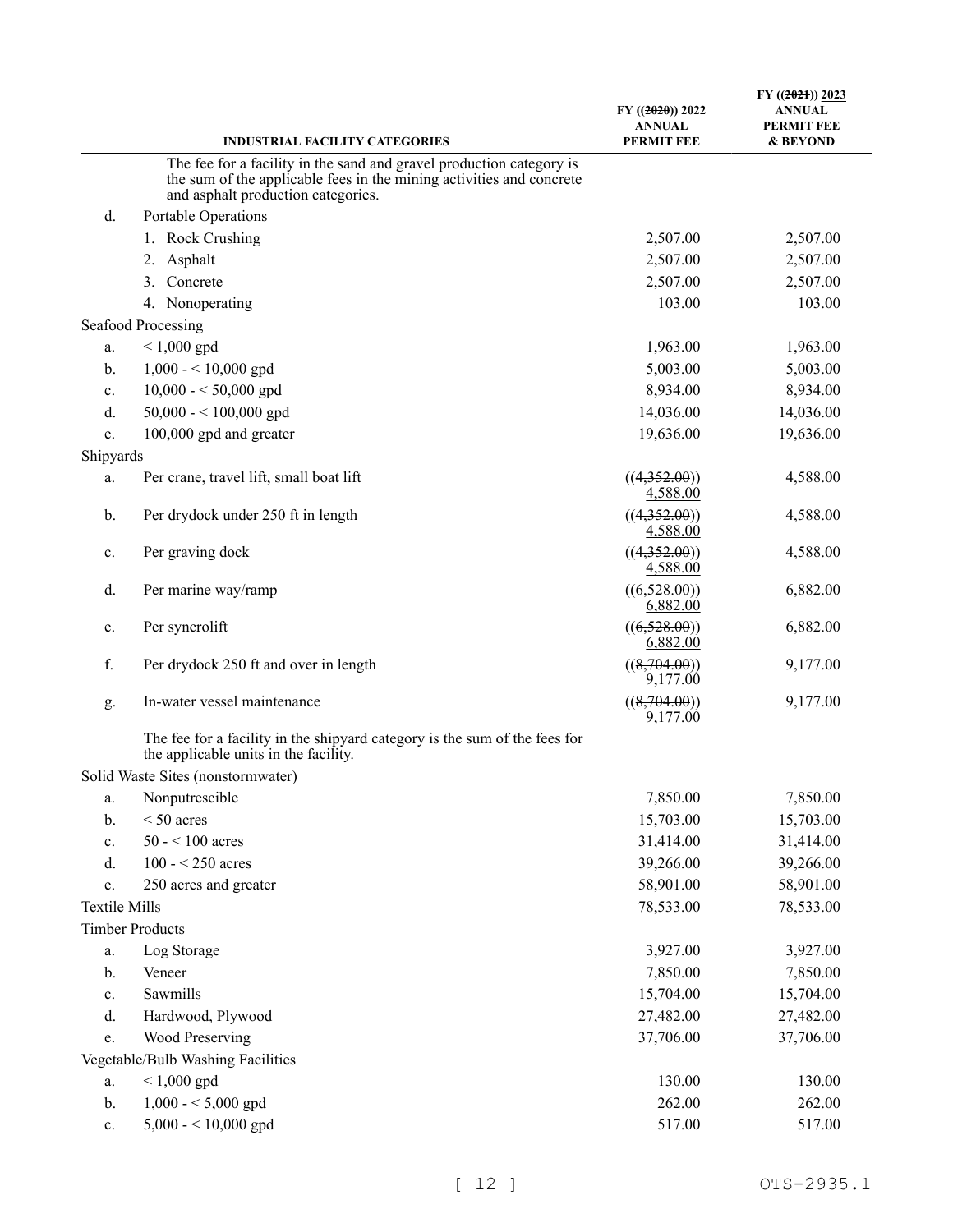|                            | <b>INDUSTRIAL FACILITY CATEGORIES</b>                                                                                                                                  | $FY$ ((2020)) 2022<br><b>ANNUAL</b><br><b>PERMIT FEE</b> | FY $((2021))$ 2023<br>ANNUAL<br><b>PERMIT FEE</b><br>& BEYOND |
|----------------------------|------------------------------------------------------------------------------------------------------------------------------------------------------------------------|----------------------------------------------------------|---------------------------------------------------------------|
| d.                         | $10,000 - 20,000$ gpd                                                                                                                                                  | 1,042.00                                                 | 1,042.00                                                      |
| e.                         | 20,000 and greater                                                                                                                                                     | 1,721.00                                                 | 1,721.00                                                      |
|                            | Vehicle Maintenance and Freight Transfer                                                                                                                               |                                                          |                                                               |
| a.                         | $< 0.5$ acre                                                                                                                                                           | 3,927.00                                                 | 3,927.00                                                      |
| b.                         | $0.5 - 1.0$ acre                                                                                                                                                       | 7,850.00                                                 | 7,850.00                                                      |
| c.                         | 1.0 acre and greater                                                                                                                                                   | 11,781.00                                                | 11,781.00                                                     |
|                            | <b>Vessel Deconstruction</b>                                                                                                                                           | ((19,157.00)                                             | 20,197.00)                                                    |
| $\underline{\mathbf{a}}$ . | Base fee                                                                                                                                                               | 3,100.00                                                 | 3,100.00                                                      |
| <u>b.</u>                  | On land (per project)                                                                                                                                                  | 3,500.00                                                 | 3,500.00                                                      |
| $\underline{c}$ .          | On barge or drydock (per project)                                                                                                                                      | 4,800.00                                                 | 4,800.00                                                      |
| $\underline{d}$ .          | In-water (per project)                                                                                                                                                 | 18,700.00                                                | 18,700.00                                                     |
|                            | The fee for a facility in the vessel deconstruction category is the sum of<br>the base fee and number and type of projects completed in the previous<br>calendar year. |                                                          |                                                               |
|                            | Water Plants - Individual Permit Coverage                                                                                                                              | 5,359.00                                                 | 5,359.00                                                      |
|                            | Water Plants - General Permit Coverage                                                                                                                                 | 3,752.00                                                 | 3,752.00                                                      |
|                            | Wineries - Individual Permit Coverage                                                                                                                                  |                                                          |                                                               |
| a.                         | $<$ 24,999 gallons per year (gpy)                                                                                                                                      | 423.00                                                   | 423.00                                                        |
| $\mathbf{b}$ .             | $25,000 - 39,999$ gpy                                                                                                                                                  | 621.00                                                   | 621.00                                                        |
| c.                         | 40,000 - < 54,999 gpy                                                                                                                                                  | 960.00                                                   | 960.00                                                        |
| d.                         | 55,000 - < 69,999 gpy                                                                                                                                                  | 1,297.00                                                 | 1,297.00                                                      |
| e.                         | $70,000 - 99,999$ gpy                                                                                                                                                  | 1,636.00                                                 | 1,636.00                                                      |
| f.                         | $100,000 - 299,999$ gpy                                                                                                                                                | 2,370.00                                                 | 2,370.00                                                      |
| g.                         | 300,000 - < 699,999 gpy                                                                                                                                                | 7,111.00                                                 | 7,111.00                                                      |
| h.                         | 700,000 - < 999,999 gpy                                                                                                                                                | 16,594.00                                                | 16,594.00                                                     |
| i.                         | $1,000,000 - 1,999,999$ gpy                                                                                                                                            | 23,762.00                                                | 23,762.00                                                     |
| j.                         | $2,000,000$ gpy and greater                                                                                                                                            | 47,470.00                                                | 47,470.00                                                     |
|                            | Wineries - General Permit Coverage                                                                                                                                     |                                                          |                                                               |
| a.                         | $< 24,999$ gpy                                                                                                                                                         | 296.00                                                   | 296.00                                                        |
| b.                         | $25,000 - 39,999$ gpy                                                                                                                                                  | 434.00                                                   | 434.00                                                        |
| c.                         | 40,000 - < 54,999 gpy                                                                                                                                                  | 671.00                                                   | 671.00                                                        |
| d.                         | 55,000 - < 69,999 gpy                                                                                                                                                  | 907.00                                                   | 907.00                                                        |
| e.                         | $70,000 - 99,999$ gpy                                                                                                                                                  | 1,144.00                                                 | 1,144.00                                                      |
| f.                         | $100,000 - 299,999$ gpy                                                                                                                                                | 1,657.00                                                 | 1,657.00                                                      |
| g.                         | 300,000 - < 699,999 gpy                                                                                                                                                | 4,973.00                                                 | 4,973.00                                                      |
| h.                         | 700,000 - < 999,999 gpy                                                                                                                                                | 11,604.00                                                | 11,604.00                                                     |
| i.                         | $1,000,000 - 1,999,999$ gpy                                                                                                                                            | 16,617.00                                                | 16,617.00                                                     |
| 1.                         | $2,000,000$ gpy and greater                                                                                                                                            | 33,196.00                                                | 33,196.00                                                     |

(a) Facilities other than those in the sand and gravel, shipyard, or RCRA categories that operate within several fee categories or subcategories, shall be charged from that category or subcategory with the highest fee.

(b) The total annual permit fee for a water treatment plant that primarily serves residential customers may not exceed three dollars per residential equivalent. The number of residential equivalents is determined by dividing the facility's annual gross revenue in the pre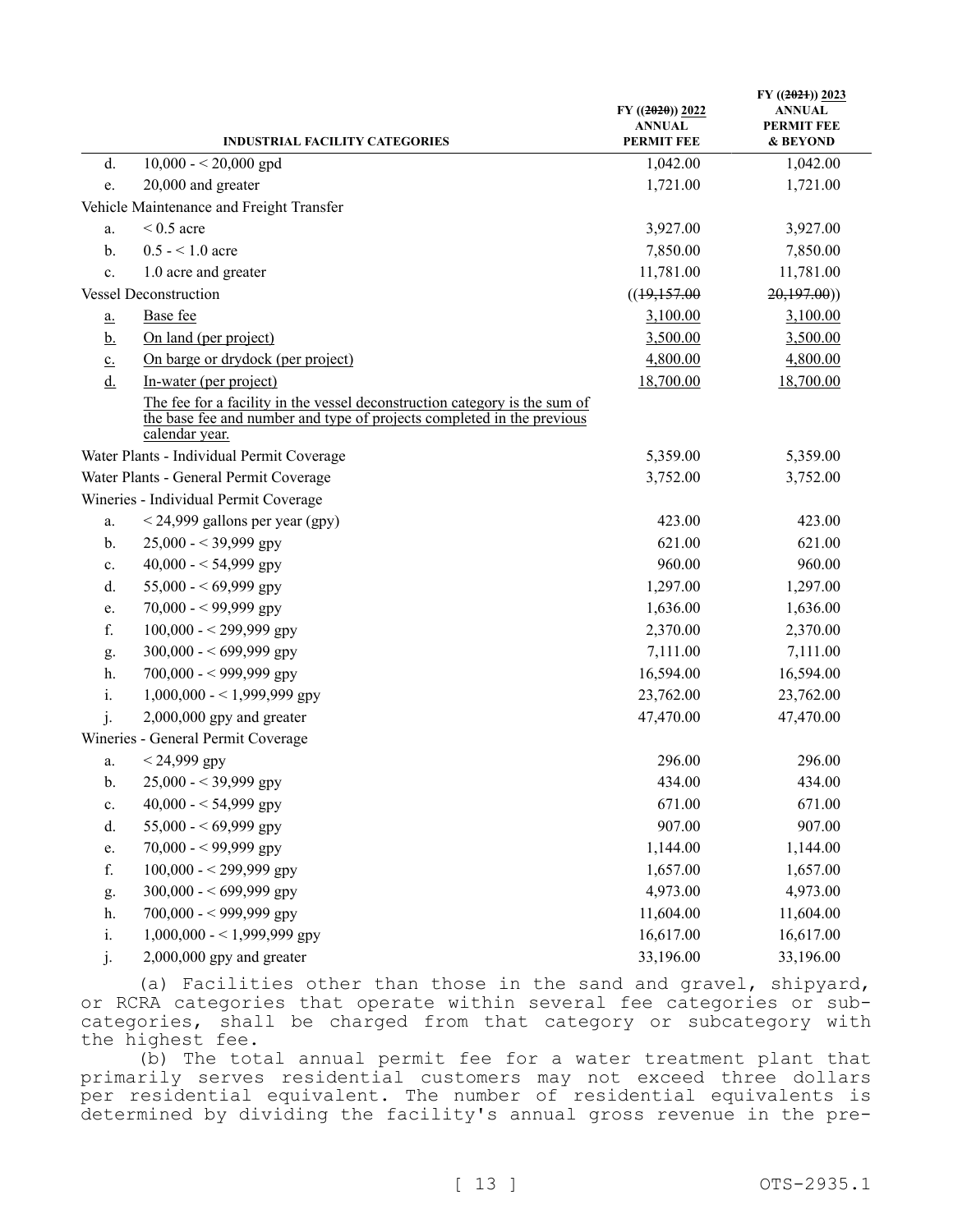vious calendar year by the annual user charge for a single family residence that uses nine hundred cubic feet of water per month.

(c) Fruit packer, sand and gravel, and winery permit holders are required to submit information to the department certifying annual production (calendar year) or unit processes. The permit holder shall submit the information to the department by the required due date. Failure to provide this information results in a fee determination based on the highest subcategory the facility has received permit coverage in.

(i) Information submitted shall bear a certification of correctness and be signed:

(A) In the case of a corporation, by an authorized corporate officer;

(B) In the case of a limited partnership, by an authorized partner;

(C) In the case of a general partnership, by an authorized general partner; or

(D) In the case of a sole proprietorship, by the proprietor.

(ii) The department may verify information submitted and, if it determines that false or inaccurate statements have been made, it may, in addition to taking other actions provided by law, revise both current and previously granted fee determinations.

(d) Fees for fruit packers discharging only noncontact cooling water without additives shall pay the lesser of the applicable fee in the fruit packing or noncontact cooling water without additives categories.

(e) Where no clear industrial facility category exists for placement of a permit holder, the department may elect to place the permit holder in a category with dischargers or permit holders that contain or use similar properties or processes and/or a category which contains similar permitting complexities to the department.

(f) Hazardous waste cleanup sites and EPA authorized RCRA corrective action sites with whom the department has begun cost recovery through chapter ((70.105B)) 70A.305 RCW shall not pay a permit fee under chapter 173-224 WAC until such time as the cost recovery under chapter ((70.105B)) 70A.305 RCW ceases.

(g) Any permit holder, with the exception of nonoperating sand and gravel operations or a permitted portable facility, who has not been in continuous operation within a consecutive eighteen-month period or who commits to not being in operation for a consecutive eighteen-month period or longer can have their permit fee reduced to twenty-five percent of the fee that they would be otherwise assessed. This nonoperating mode may be verified by the appropriate ecology staff. Once operations resume, the permit fee returns to the full amount.

Facilities who commit to the minimum eighteen-month nonoperating mode but go back into operation during the same eighteen-month period are assessed permit fees as if they were active during the entire period.

(h) Facilities with subcategories based on gallons per day (gpd) shall have their annual permit fee determined by using the maximum daily flow or maximum monthly average permitted flow in gallons per day as specified in the waste discharge permit, whichever is greater.

(i) RCRA corrective action sites requiring a waste discharge permit are assessed a separate permit fee regardless of whether the discharge is authorized by a separate permit or by a modification to an existing permit for a discharge other than that resulting from the corrective action.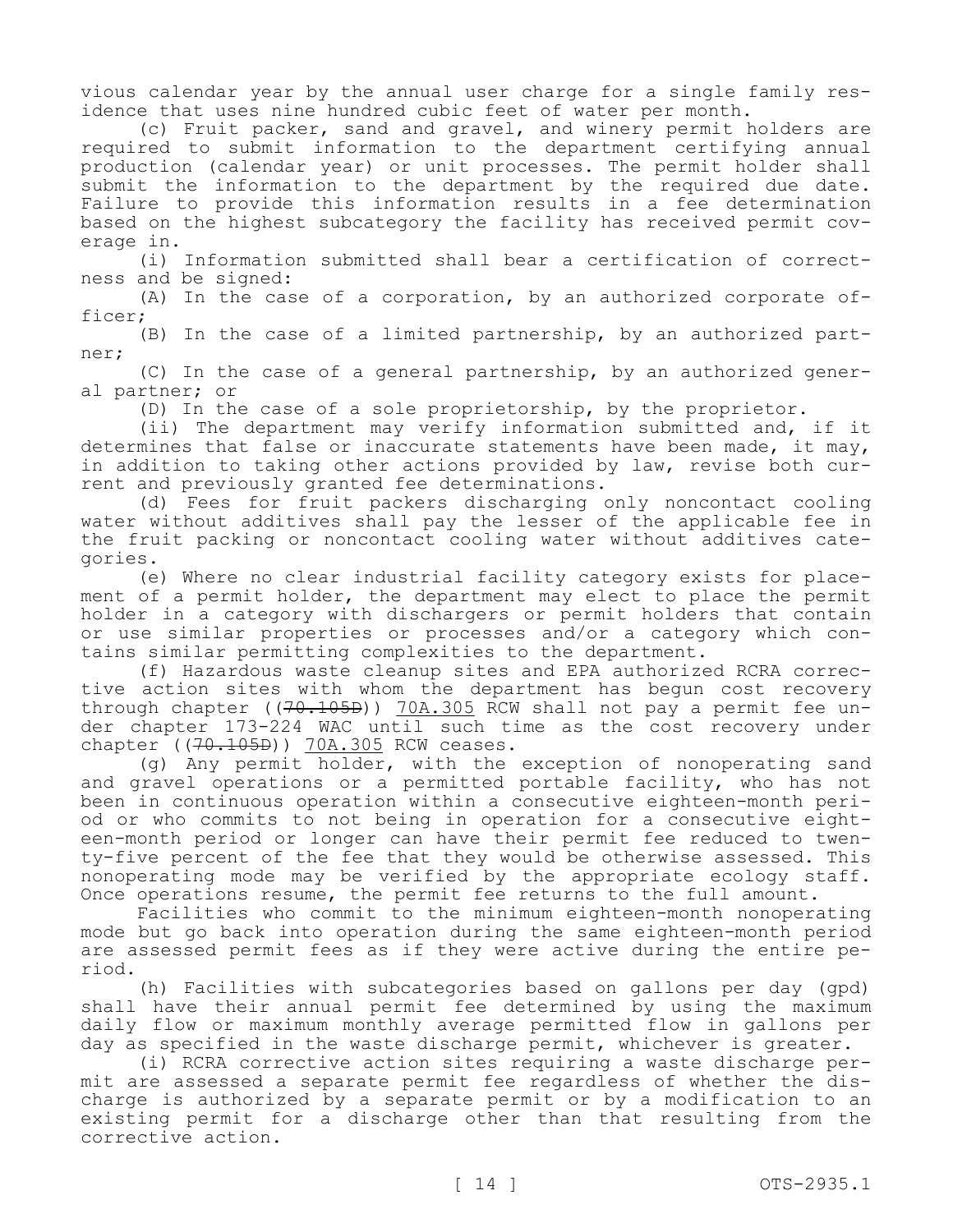(3) MUNICIPAL/DOMESTIC FACILITIES

(a) The annual permit fee for a permit held by a municipality for a domestic wastewater facility issued under RCW 90.48.162 or 90.48.260 is determined as follows:

| <b>Residential</b><br><b>Equivalents (RE)</b> | $FY$ ((2020))<br>2022<br>Annual<br><b>Permit Fee</b> | $FY$ ((2021))<br>2023<br>Annual<br><b>Permit Fee</b><br>& Beyond |
|-----------------------------------------------|------------------------------------------------------|------------------------------------------------------------------|
| < 250,000                                     | \$2.16                                               | \$2.16                                                           |
| > 250,000                                     |                                                      | 2.16                                                             |

(b) The annual permit fee under RCW 90.48.162 or 90.48.260 that is held by a municipality which:

(i) Holds more than one permit for domestic wastewater facilities; and

(ii) Treats each domestic wastewater facility as a separate accounting entity, is determined as in (a) of this subsection.

A separate accounting entity is one that maintains separate funds or accounts for each domestic wastewater facility. Revenues are received from the users to pay for the costs of operating that facility.

(c) The sum of the annual permit fees for permits held by a municipality that:

(i) Holds more than one permit for domestic wastewater facilities issued under RCW 90.48.162 or 90.48.260; and

(ii) Does not treat each domestic wastewater facility as a separate accounting entity, as described in (b) of this subsection, is determined as in (a) of this subsection.

(d) The permit fee for a privately owned and public-owned domestic wastewater facility that primarily serves residential customers is determined as in (a) of this subsection. Residential customers are those whose lot, parcel or real estate, or building is primarily used for domestic dwelling purposes.

(e) The annual permit fee for privately owned or public-owned domestic wastewater facilities must be determined by using the maximum daily flow or maximum monthly average permitted flow in million gallons per day, whichever is greater, as specified in the waste discharge permit. Permit fees for privately owned or public-owned domestic wastewater facilities that do not serve primarily residential customers and for state-owned domestic wastewater facilities are the following:

| <b>Permitted Flows</b>         | FY(2020)<br>2022<br>Annual<br><b>Permit Fee</b> | FY<br>((2021))<br>2023<br>Annual<br><b>Permit Fee</b><br>& Beyond |
|--------------------------------|-------------------------------------------------|-------------------------------------------------------------------|
| .1 MGD and Greater             | $((\$14,299.00))$<br>15,075.00                  | \$15,075.00                                                       |
| $.05$ MGD to $\leq$ 1 MGD      | ((5, 721.00))<br>6,032.00                       | 6,032.00                                                          |
| $.0008$ MGD to<br>$< 0.05$ MGD | ((2, 861.00))<br>3,016.00                       | 3,016.00                                                          |
| $<$ .0008 MGD                  | ((863.00))<br>910.00                            | 910.00                                                            |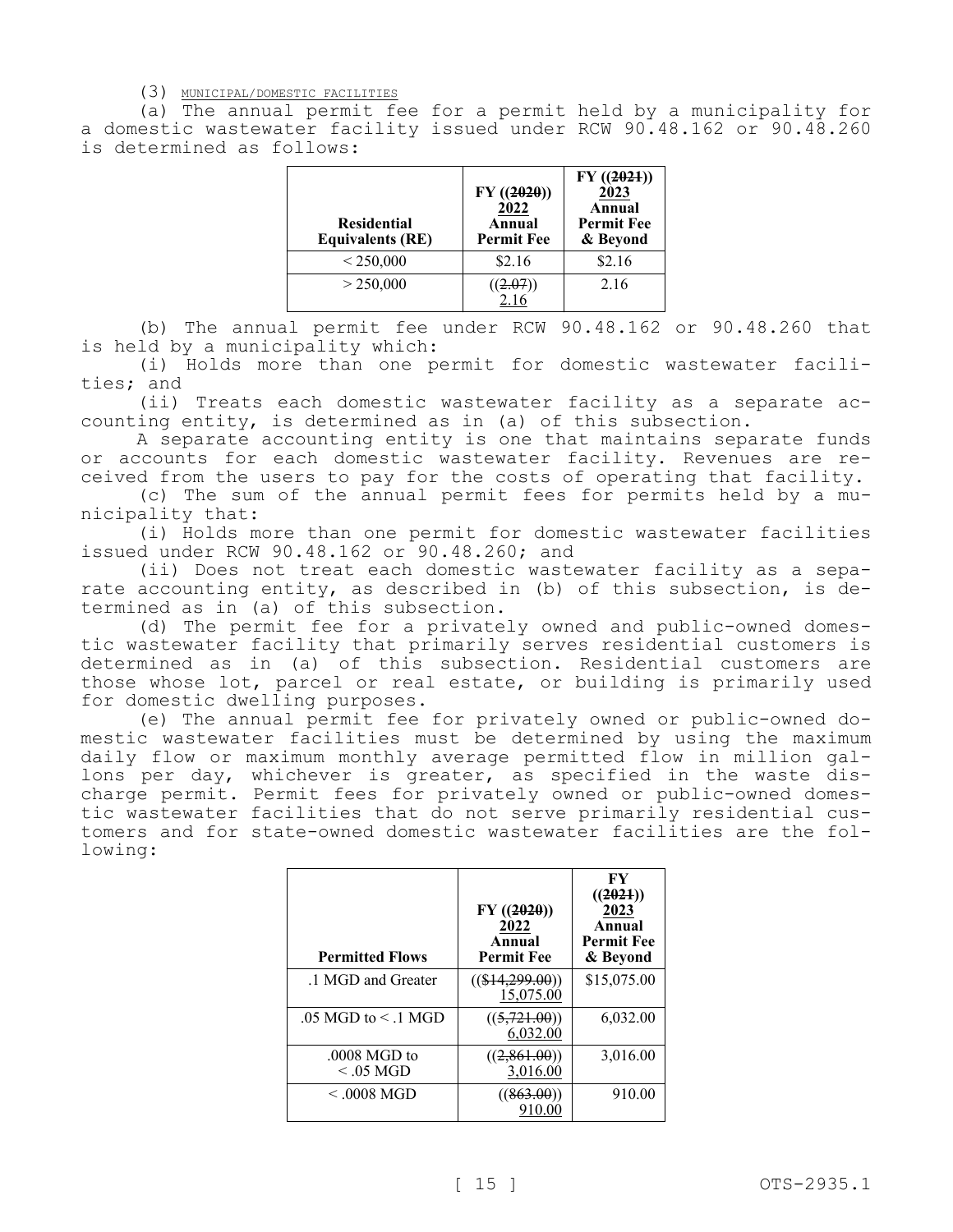(f) The number of residential equivalents is calculated in the following manner:

(i) If the facility serves only single-family residences, the number of residential equivalents is the number of single-family residences that it served on January 1 of the previous calendar year.

(ii) If the facility serves both single-family residences and other classes of customers, the number of residential equivalents is calculated in the following manner:

(A) Calculation of the number of residential equivalents that the facility serves in its own service area. Subtract from the previous calendar year's gross revenue:

(I) Any amounts received from other municipalities for sewage interception, treatment, collection, or disposal; and

(II) Any user charges received from customers for whom the permit holder pays amounts to other municipalities for sewage treatment or disposal services. Divide the resulting figure by the annual user charge for a single-family residence.

(B) Calculation of the number of residential equivalents that the facility serves in other municipalities which pay amounts to the facility for sewage interception, treatment, collection, or disposal:

(I) Divide any amounts received from other municipalities during the previous calendar year by the annual user charge for a single-family residence. In this case "annual user charge for a single-family residence" means the annual user charge that the facility charges other municipalities for sewage interception, treatment, collection, or disposal services for a single-family residence. If the facility charges different municipalities different single-family residential user fees, then the charge used in these calculations must be that which applies to the largest number of single-family residential customers. Alternatively, if the facility charges different municipalities different single-family residential user fees, the permit holder may divide the amount received from each municipality by the annual user charge that it charges that municipality for a single-family residence and sum the resulting figures.

(II) If the facility does not charge the other municipality on the basis of a fee per single-family residence, the number of residential equivalents in the other municipality is calculated by dividing its previous calendar year's gross revenue by its annual user fee for a single-family residence. If the other municipality does not maintain data on its gross revenue, user fees, and/or the number of single-family residences that it serves, the number of residential equivalents is calculated as in (f)(iv) of this subsection.

(III) If the other municipality serves only single-family residences, the number of residential equivalents may be calculated as in (f)(i) of this subsection.

The sum of the resulting figures is the number of residential equivalents that the facility serves in other municipalities.

(C) The number of residential equivalents is the sum of the number of residential equivalents calculated in (f)(ii)(A) and (B) of this subsection.

(iii) The annual user fee for a single-family residence is calculated by either of the following methods, at the choice of the permit holder:

(A) The annual user fee for a single-family residence using nine hundred cubic feet of water per month. If users are billed monthly, this is calculated by multiplying by twelve the monthly user fee for a single-family residence using nine hundred cubic feet of water per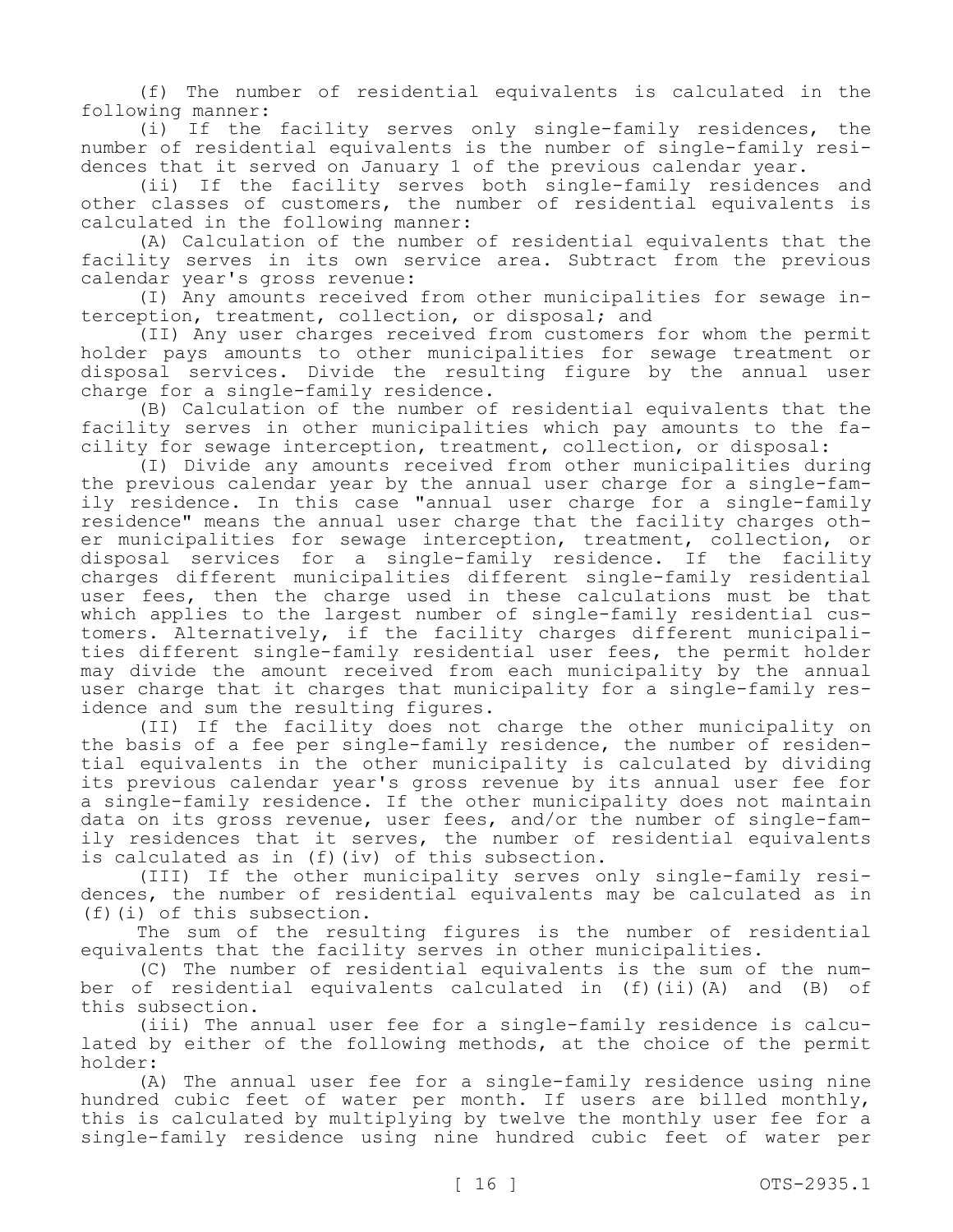month. If users are billed bimonthly, the annual user fee is calculated by multiplying by six the bimonthly user fee for a single-family residence using one thousand eight hundred cubic feet of water per two-month period. If the user fee for a single-family residence varies, depending on age, income, location, etc., then the fee used in these calculations must be that which applies to the largest number of single-family residential customers.

(B) The average annual user fee for a single-family residence. This average is calculated by dividing the previous calendar year's gross revenue from provision of sewer services to single-family residences by the number of single-family residences served on January 1 of the previous calendar year. If the user fee for a single-family residence varies, depending on age, income, location, etc., then the gross revenue and number of single-family residences used in making this calculation must be those for all the single-family residential customers.

In either case, (f)(iii)(A) or (B) of this subsection, the permit holder must provide the department with a copy of its complete sewer rate schedule for all classes of customers.

(iv) If a permit holder does not maintain data on its gross revenue, user fees, and/or the number of single-family residences that it serves, and therefore cannot use the methods described in (f)(i) or (ii) of this subsection to calculate the number of residential equivalents that it serves, then the number of residential equivalents that it serves is calculated by dividing the average daily influent flow to its facility for the previous calendar year by two hundred fifty gallons. This average is calculated by summing all the daily flow measurements taken during the previous calendar year and then dividing the resulting sum by the number of days on which flow was measured. Data for this calculation must be taken from the permit holder's discharge monitoring reports. Permit holders using this means of calculating the number of their residential equivalents must submit with their application a complete set of copies of their discharge monitoring reports for the previous calendar year.

(g) Fee calculation procedures for holders of permits for domestic wastewater facilities.

(i) Municipalities holding permits for domestic wastewater facilities issued under RCW 90.48.162 and 90.48.260, and holders of permits for privately owned domestic wastewater facilities that primarily serve residential customers must complete a form certifying the number of residential equivalents served by their domestic wastewater system. The form must be completed and returned to the department within thirty days after it is mailed to the permit holder by the department. Failure to return the form could result in permit termination.

(ii) The form shall bear a certification of correctness and be signed:

(A) In the case of a corporation, by an authorized corporate officer;

(B) In the case of a limited partnership, by an authorized partner;

(C) In the case of a general partnership, by an authorized partner;

(D) In the case of a sole proprietorship, by the proprietor; or

(E) In the case of a municipal or other public facility, by either a ranking elected official or a principal executive officer.

(iii) The department may verify the information contained in the form and, if it determines that the permit holder has made false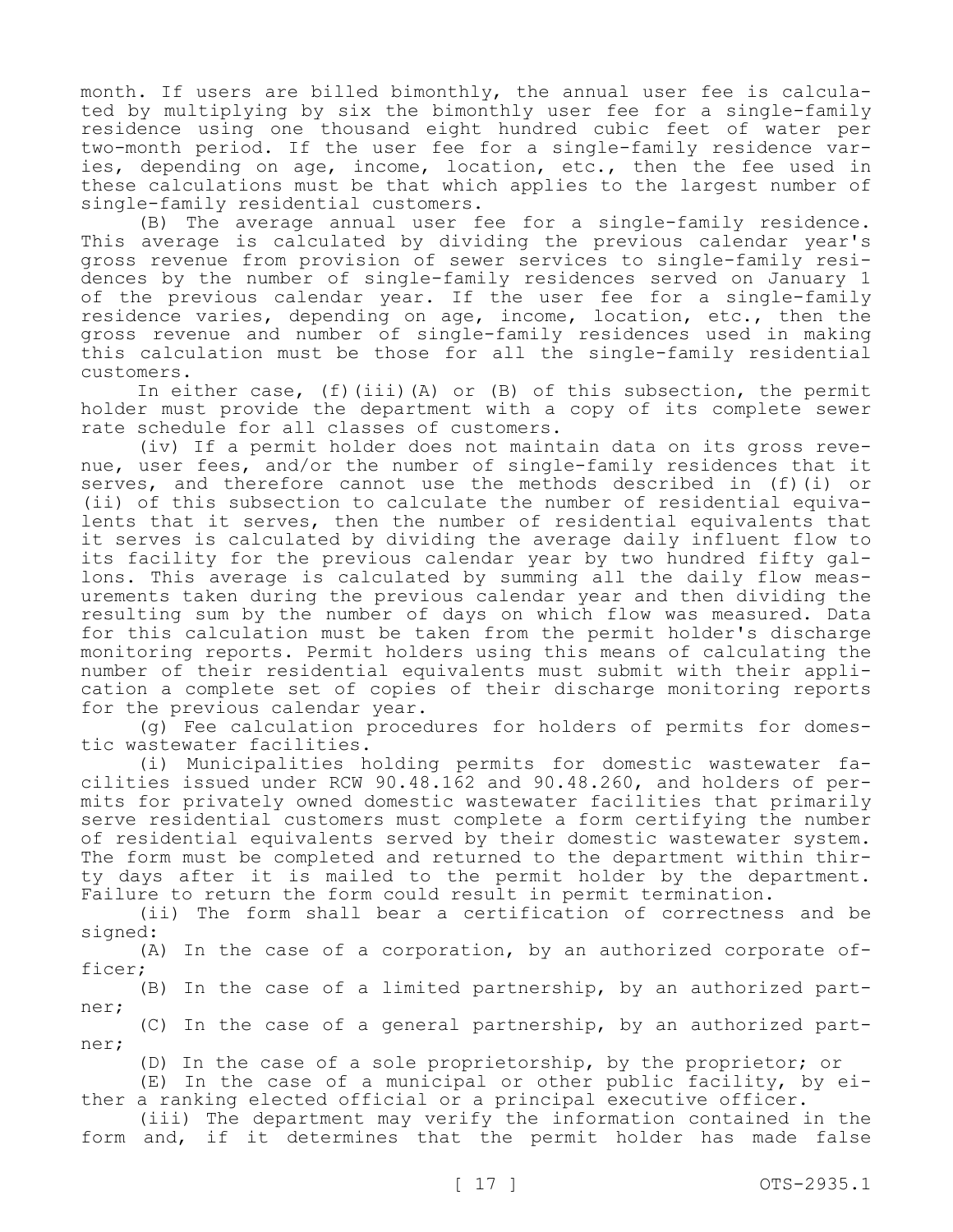statements, may, in addition to taking other actions provided by law, revise both current and previously granted fee determinations.

(h) The annual permit fee for a domestic wastewater facility with a Puget Sound nutrient general permit will be calculated at the rate of \$0.31 per residential equivalent per year. The number of residential equivalents will be calculated as described in (g) of this subsection.

(4) STORMWATER PERMIT COVERAGES (UNLESS SPECIFICALLY CATEGORIZED ELSEWHERE IN WAC 173-224-040(2))

|    |                                                                      |                                                                                                                                      | $FY$ ((2020)) 2022<br><b>Annual Permit</b><br>Fee | $FY$ ((2021)) 2023<br><b>Annual Permit</b><br>Fee & Beyond |
|----|----------------------------------------------------------------------|--------------------------------------------------------------------------------------------------------------------------------------|---------------------------------------------------|------------------------------------------------------------|
| a. |                                                                      | Individual Construction or Industrial Stormwater Permits                                                                             |                                                   |                                                            |
|    | $1_{\cdot}$                                                          | $\leq 50$ acres                                                                                                                      | $((\$5,721.00))$<br>6,032.00                      | \$6,032.00                                                 |
|    | 2.                                                                   | $50 - 100$ acres                                                                                                                     | ((11, 433.00))<br>12,054.00                       | 12,054.00                                                  |
|    | 3.                                                                   | $100 - 500$ acres                                                                                                                    | ((17,163.00))<br>18,095.00                        | 18,095.00                                                  |
|    | 4.                                                                   | 500 acres and greater                                                                                                                | ((22,880.00))<br>24,122.00                        | 24,122.00                                                  |
| b. | Facilities Covered Under the Industrial Stormwater General<br>Permit |                                                                                                                                      |                                                   |                                                            |
|    | 1.                                                                   | Municipalities and state agencies                                                                                                    | ((1, 874.00))<br>1,976.00                         | 1,976.00                                                   |
|    | 2.                                                                   | New permit holders without historical gross revenue<br>information                                                                   | ((982.00))<br>1,035.00                            | 1,035.00                                                   |
|    | 3.                                                                   | The permit fee for all other permit holders shall be based on<br>the gross revenue of the business for the previous calendar<br>year |                                                   |                                                            |
|    |                                                                      | <b>Gross Revenue</b>                                                                                                                 |                                                   |                                                            |
|    |                                                                      | Less than \$100,000                                                                                                                  | ((182.00))<br>192.00                              | 192.00                                                     |
|    |                                                                      | \$100,000 < \$1,000,000                                                                                                              | ((789.00))<br>832.00                              | 832.00                                                     |
|    |                                                                      | \$1,000,000 < \$2,500,000                                                                                                            | ((944.00))<br>995.00                              | 995.00                                                     |
|    |                                                                      | \$2,500,000 < \$5,000,000                                                                                                            | ((1, 577.00))<br>1,663.00                         | 1,663.00                                                   |
|    |                                                                      | \$5,000,000 < \$10,000,000                                                                                                           | ((2,365.00))<br>2,493.00                          | 2,493.00                                                   |
|    |                                                                      | \$10,000,000 and greater                                                                                                             | ((2, 857.00))<br>3,012.00                         | 3,012.00                                                   |

To be eligible for less than the maximum permit fee, the permit holder must provide documentation to substantiate the gross revenue claims. Documentation shall be provided annually in a manner prescribed by the department. The documentation shall bear a certification of correctness and be signed:

(a) In the case of a corporation, by an authorized corporate officer;

(b) In the case of a limited partnership, by an authorized general partner;

(c) In the case of a general partnership, by an authorized partner; or

(d) In the case of a sole proprietorship, by the proprietor.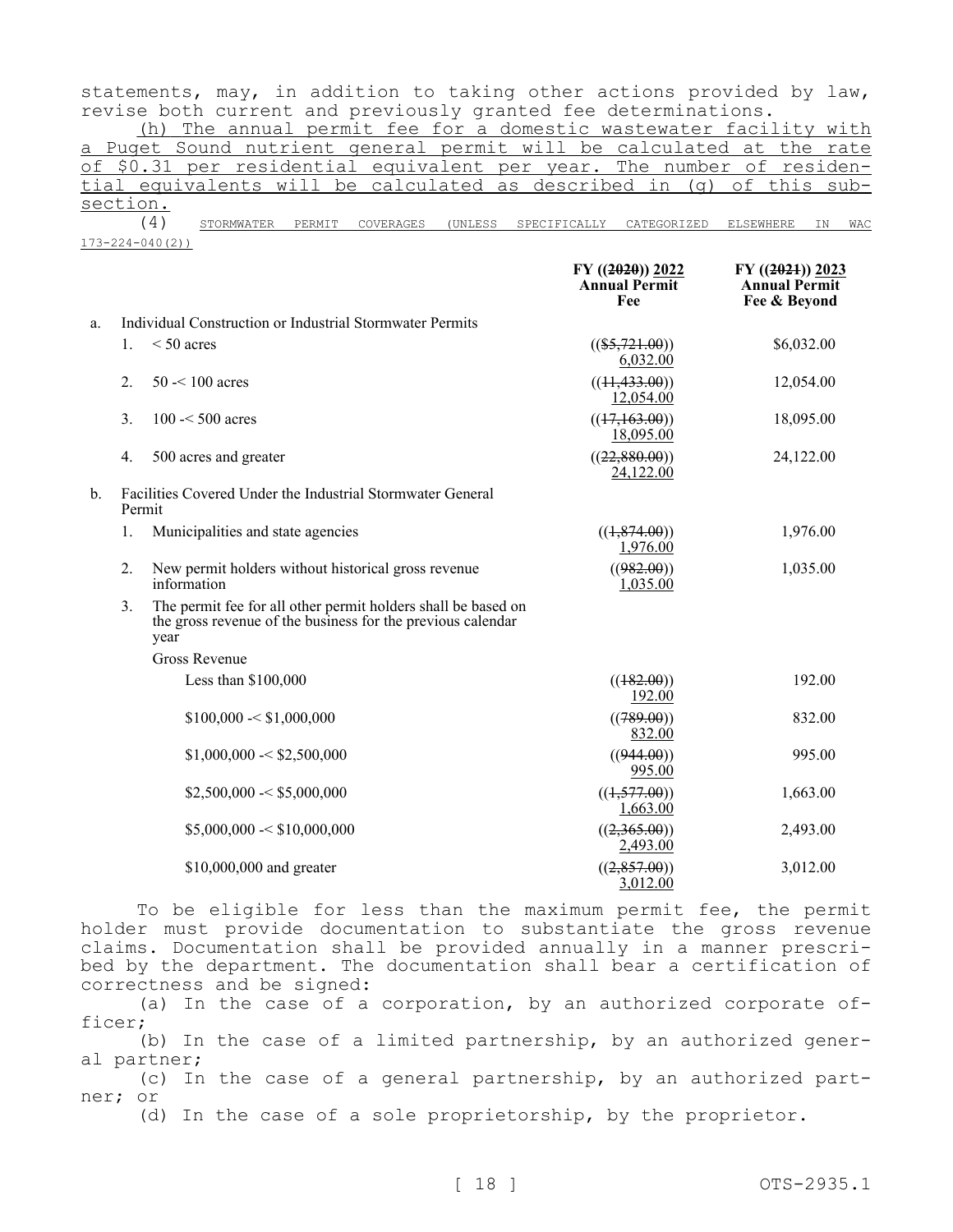The department may verify the information contained in the submitted documentation and, if it determines that the permit holder has made false statements, may deny the adjustment, revoke previously granted fee adjustments, and/or take such other actions deemed appropriate or required under state or federal law.

|    |                  | <b>Permitted Amount of Disturbed Acreage</b>                                           | FY 2022<br><b>Annual Permit</b><br>Fee | FY 2023<br><b>Annual Permit</b><br>Fee & Bevond |
|----|------------------|----------------------------------------------------------------------------------------|----------------------------------------|-------------------------------------------------|
| c. |                  | Construction Activities Covered Under the Construction Stormwater<br>General Permit(s) |                                        |                                                 |
|    |                  | Less than 5 acres disturbed area                                                       | $((\$740.00))$<br>\$780.00             | \$780.00                                        |
|    | $\mathcal{D}$    | $5 < 7$ acres of disturbed area                                                        | ((1,203.00))<br>1.268.00               | 1,268.00                                        |
|    |                  | $7 < 10$ acres of disturbed area                                                       | ((1,624.00))<br>1.712.00               | 1,712.00                                        |
|    | $\overline{4}$ . | $10 < 20$ acres of disturbed area                                                      | ((2,216.00))<br>2,336.00               | 2,336.00                                        |
|    | 5.               | 20 acres and greater of disturbed area                                                 | ((2,756.00))<br>2.906.00               | 2,906.00                                        |

(5) MUNICIPAL SEPARATE STORM SEWER SYSTEM PERMITS

(a) Except as provided for in (d) of this subsection, the municipal stormwater permit annual fee for the entities listed below is:

| <b>Name of Entity</b>                         | $FY$ ((2020))<br>2022<br>Annual<br><b>Permit Fee</b> | FY(2021)<br>2023<br>Annual<br><b>Permit Fee</b><br>& Beyond |
|-----------------------------------------------|------------------------------------------------------|-------------------------------------------------------------|
| King County                                   | $((\$65,157.00))$<br>\$68,695.00                     | \$68,695.00                                                 |
| Snohomish County                              | ((65,157.00))<br>68,695.00                           | 68,695.00                                                   |
| Pierce County                                 | ((65,157.00))<br>68,695.00                           | 68,695.00                                                   |
| Tacoma, City of                               | ((65,157.00))<br>68,695.00                           | 68,695.00                                                   |
| Seattle, City of                              | ((65,157.00))<br>68,695.00                           | 68,695.00                                                   |
| Washington<br>Department of<br>Transportation | ((65,157.00))<br>68,695.00                           | 68,695.00                                                   |
| Clark County                                  | ((65,157.00))<br>68,695.00                           | 68,695.00                                                   |

(b) Municipal stormwater general permit fees for cities and counties, except as otherwise provided for in (a), (c), and (d) of this subsection, are determined in the following manner: ((For fiscal year 2020, ecology will charge \$1.89 per housing unit inside the geographic area covered by the permit for those cities and counties whose median household income exceeds the state average. Cities and counties whose median household income is less than the state average will have their fee per housing unit reduced to \$.93 per housing unit inside the geographic area covered by the permit.)) For fiscal years ((2021)) 2022 and 2023 and beyond, ecology will charge \$1.99 per housing unit inside the geographic area covered by the permit for those cities and counties whose median household income exceeds the state average. Cities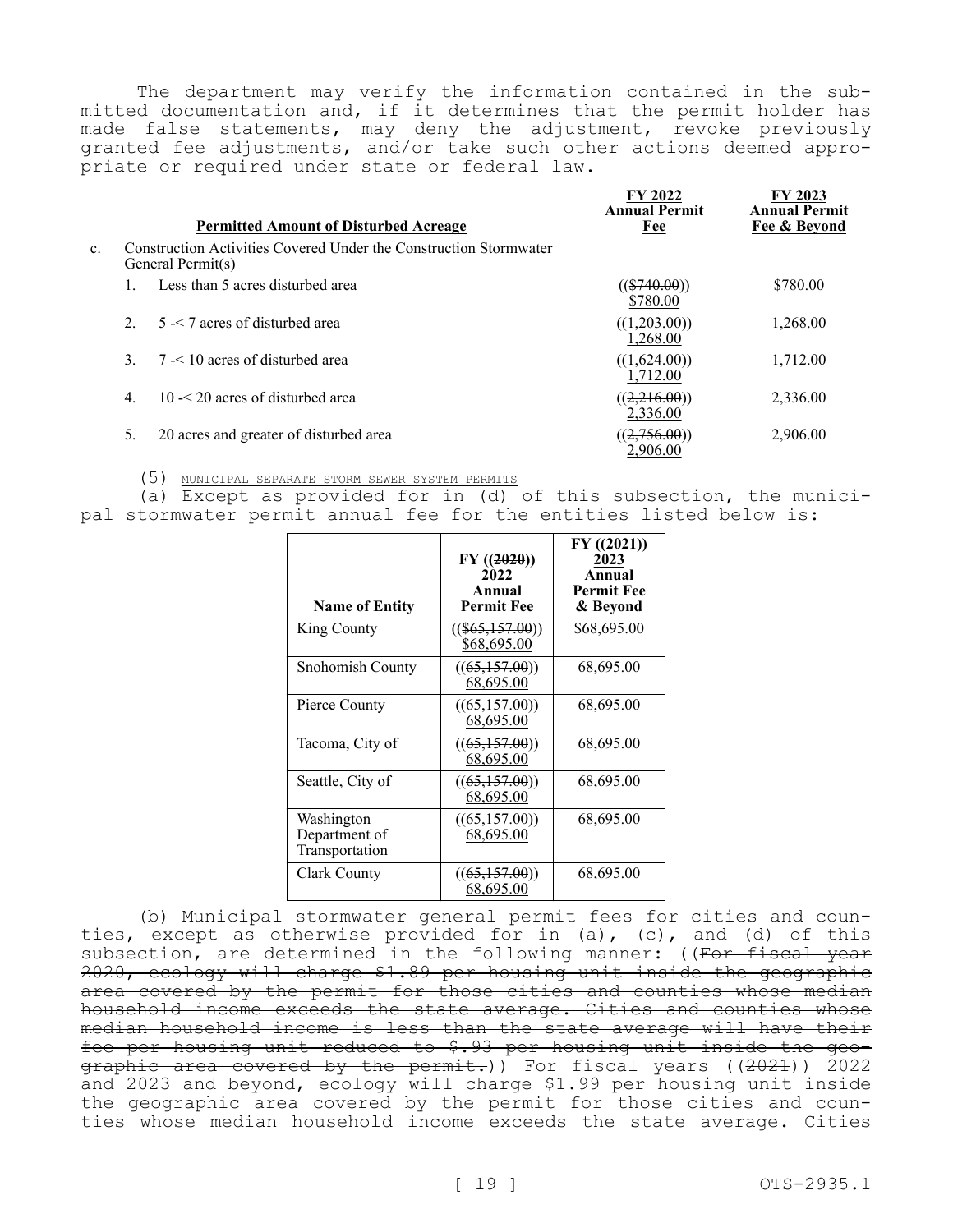and counties whose median household income is less than the state average will have their fee per housing unit reduced to \$.98 per housing unit inside the geographic area covered by the permit. Fees will not exceed ( $(\frac{1565}{157.00}$  for fiscal year 2020 and)) \$68,695.00 for fiscal years  $(2021)$ ) 2022 and 2023 and beyond. The minimum annual fee will not be lower than  $($   $(\frac{2}{7}, \frac{709}{00} \cdot 00 - \frac{6}{100})$  for fiscal year 2020 and))  $$2,856.00$  for fiscal years (( $2021$ ))  $2022$  and  $2023$  and beyond unless the permitted city or county has a median household income less than the state average. In this case, the city or county will pay a fee totaling  $((\$$ .  $93)$ )  $§$ .  $98$  per housing unit for fiscal years ((2020. The fee amount for FY 2021 is  $$.98$  per housing unit)) 2022 and 2023 and beyond.

(c) Other entities required to have permit coverage under a municipal stormwater general permit will pay an annual fee based on the entities' previous year's annual operating budget as follows:

| <b>Annual Operating Budget</b> | FY(2020)<br>2022<br>Annual<br><b>Permit Fee</b> | $FY$ ((2021))<br>2023<br>Annual<br><b>Permit Fee</b><br>& Bevond |
|--------------------------------|-------------------------------------------------|------------------------------------------------------------------|
| Less than $$100,000$           | $((\$189.00))$<br>\$199.00                      | \$199.00                                                         |
| $$100,000 - $1,000,000$        | ((764.00))<br>805.00                            | 805.00                                                           |
| $$1,000,000 - $5,000,000$      | ((1,906.00))<br>2,009.00                        | 2,009.00                                                         |
| $$5,000,000 - $10,000,000$     | ((2,860.00))<br>3,015.00                        | 3,015.00                                                         |
| \$10,000,000 and greater       | ((4,765.00))<br>5.024.00                        | 5,024.00                                                         |

For the purposes of determining the annual permit fee category, the annual operating budget shall be the entities' annual operating budget for the entities' previous fiscal year and shall be determined as follows:

(i) For diking, drainage, irrigation, and flood control districts, the district's annual operating budget.

(ii) For ports, the annual operating budget for the port district.

(iii) For colleges, schools, and universities, the portion of the operating budget related to plant or facilities operation and maintenance for the site or sites subject to the permit.

(iv) For state agencies, the annual operating budget for the site or sites subject to the permit.

(v) For other entities not listed, ecology will consider annual revenue, and the noncapital operating budget for the site subject to the permit.

(d) Municipal stormwater permits written specifically for a single entity, such as a single city, county, or agency, issued after the effective date of this rule will have its annual fee determined in the following manner:

(i) For cities and counties listed in (a) of this subsection, the fee shall be five times the amount identified.

(ii) For cities and counties whose median household income exceeds the state average, the fee shall be the higher of either five times the otherwise applicable general permit fee or \$30,000. For municipalities whose median household income is less than the state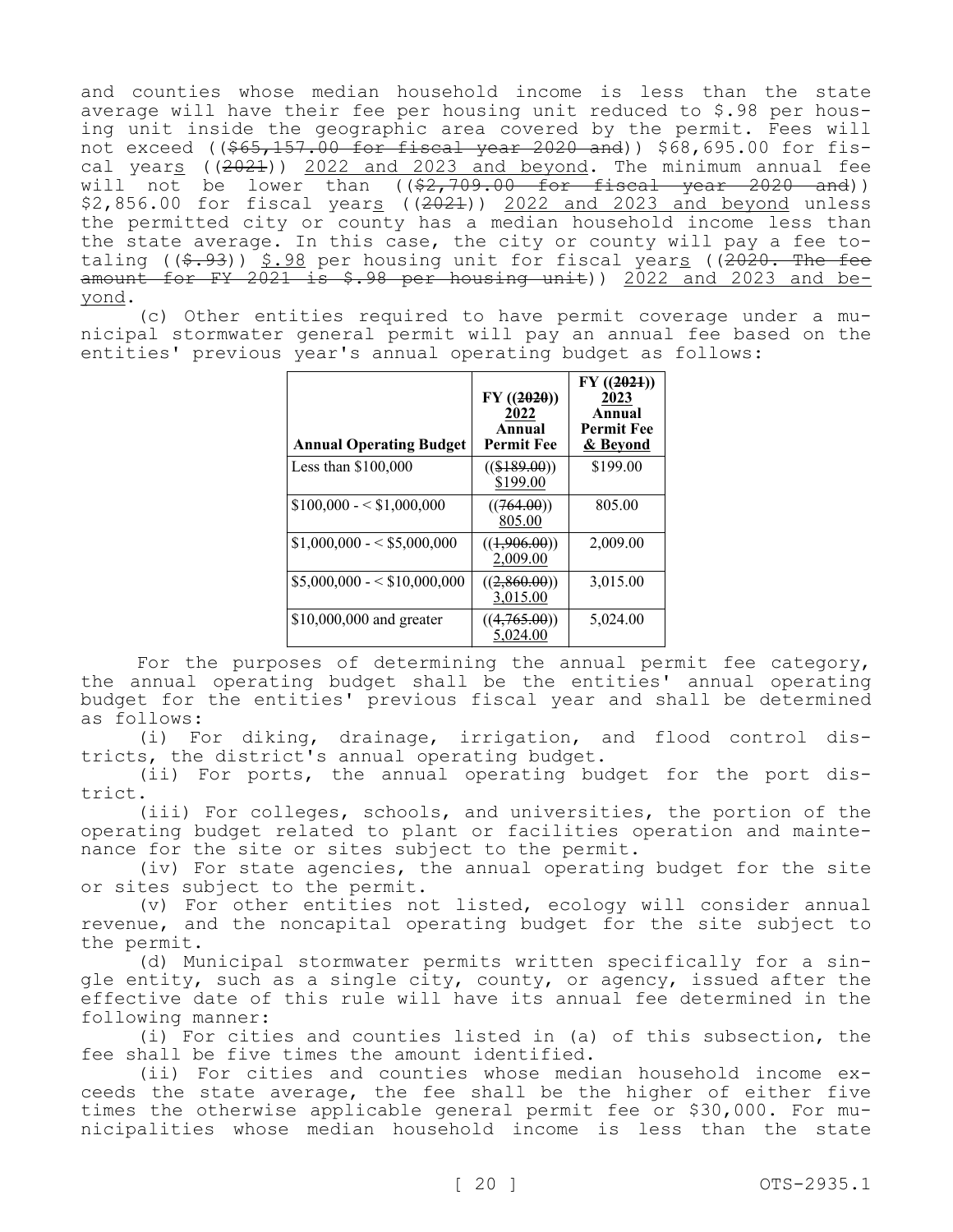average, the fee shall be the higher of 2.5 times the otherwise applicable general permit fee or \$15,000.

(iii) For entities that would otherwise be covered under a municipal stormwater general permit as determined in (c) of this subsection, the fiscal years  $(2020)$ ) 2022 and 2023 annual fee and beyond for a permit written for a specific entity is  $($   $\frac{13}{7}$   $\frac{554}{100}$ . For fiscal  $\frac{1}{2021}$ , the annual fee is) \$14,290.00.

(e) Ecology will assess a single permit fee for entities which apply only as copermittees or coapplicants. The permit fee shall be equal to the highest single permit fee which would have been assessed if the copermittees had applied separately.

AMENDATORY SECTION (Amending WSR 19-14-040, filed 6/26/19, effective  $\frac{7}{27/19}$ 

**WAC 173-224-050 Permit fee computation and payments.** (1) The department shall charge permit fees based on the permit fee schedule contained in WAC 173-224-040. The department may charge fees at the beginning of the fiscal year to which they apply. The department shall notify permit holders of fee charges by sending an invoice to the permittee on record. The department must receive permit fee payments within forty-five days after the department sends a billing statement. The department may elect to bill permit holders a prorated portion of the annual fee on a monthly, quarterly, or other periodic basis.

(2) Permit fee computation shall begin on the first day of each fiscal year. In the case of facilities or activities not previously covered by permits, fee computation begins on the permit issuance date. In the case of applicants for state waste discharge permits who are deemed to have a temporary permit under RCW 90.48.200, computation shall begin on the sixty-first day after the department accepts a completed application. In the case of NPDES permit holders who submit a new, updated permit application containing information that could change their assigned permit fee, computation and permit fee category reassignment begins upon the date the department accepts the application. Any facility that obtains permit coverage but fails to operate will still be obligated to pay the annual permit fee assessment until the department terminates permit coverage. Permits terminated during the fiscal year will pay the annual fee assessment regardless of the permit termination date.

(3) Permit fees for sand and gravel general permit holders are assessed as in subsection (2) of this section and:

(a) Nonoperating sites. A facility conducting mining, screening, washing and/or crushing activities excluding portable rock crushing operations is considered nonoperating for fee purposes if they are conducting these activities for less than ninety cumulative days during a calendar year. A facility producing no asphalt and/or concrete during the calendar year is also considered nonoperating for fee purposes.

(b) Nonoperating sites that become active for only concrete and/or asphalt production are assessed a prorated fee for the actual time inactive. For the actual time a concrete and/or asphalt facility is active excluding asphalt portable batch plants and concrete portable batch plants, fees are based on total production of concrete and/or asphalt.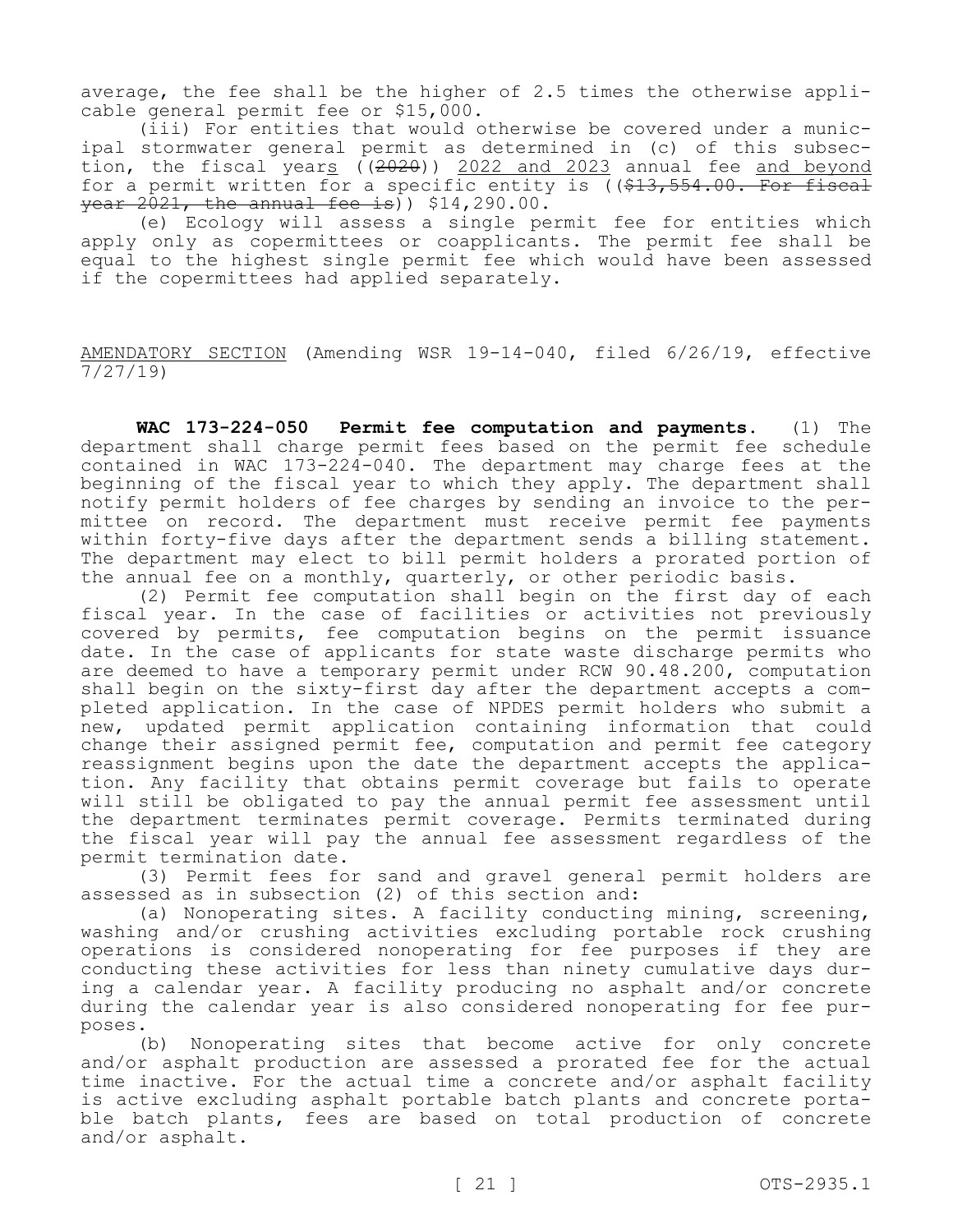(c) Fees for continuously active sites that produce concrete and/or asphalt excluding asphalt portable batch plants and concrete portable batch plants, are based on the previous calendar year production totals. Existing facilities must provide the department with the production totals for concrete and/or asphalt produced during the previous calendar year. New facilities with no historical asphalt and/or concrete production data will have their first year fee based on the production levels reported on the application for coverage under the National Pollutant Discharge Elimination System and State Waste Discharge Permit for Process Water, Stormwater, and Mine Dewatering Water Discharges Associated with Sand and Gravel Operations, Rock Quarries and Similar Mining Facilities including Stockpiles of Mined Materials, Concrete Batch Operations and Asphalt Batch Operations general permit.

(4) Fees for fruit packer general permit holders are assessed as in subsection (2) of this section and are computed based on the three previous calendar years production totals. Existing facilities must provide the department with the production totals in the manner described in WAC 173-224-040 (2)(c). New facilities with no historical production data will have their first year fee based on the estimated production level for that year. The second year fee is determined based on the actual production during the first year. Fee calculation for subsequent years will be based on the average production values of previous years.

(5) Facilities with construction and industrial stormwater general permit coverage will have their annual permit fees begin on the permit issuance date.

(6) Permit fee accrual will continue until the permit has been terminated by the department regardless if the activity covered under the permit has already ceased.

(7) Facilities with an existing NPDES and/or state wastewater discharge permit who also have obtained industrial and/or construction stormwater general permit coverage shall only pay an annual fee based on the permit with the highest permit fee category assessment.

(8) Computation of fees shall end on June 30th, the last day of the state's fiscal year regardless of the permit termination date.

(9) The applicable permit fee shall be paid using ecology's online payment software or by check or money order payable to the "Department of Ecology" and mailed to the Water Quality Permit Fee Program, P.O. Box 47611, Olympia, Washington 98504-7611.

(10) In the event a check is returned due to insufficient funds, the department shall consider the permit fee to be unpaid.

(11) Delinquent accounts. Permit holders are considered delinquent in the payment of fees if the fees are not received by the first invoice billing due date. Delinquent accounts are processed in the following manner:

(a) Municipal and government entities shall be notified by regular mail that they have forty-five days to bring the delinquent account up-to-date. Accounts that remain delinquent after forty-five days may receive a permit revocation letter for nonpayment of fees.

(b) Nonmunicipal or nongovernment permit holders shall be notified by the department by regular mail that they have forty-five days to bring the delinquent account up-to-date. Accounts that remain delinquent after forty-five days may be turned over for collection. In addition to the amount owed, the collection agent  $((\overline{w}\text{+}\text{--}1\text{+}))$  may add a ((surcharge totaling twenty percent of)) fee to the delinquent amount owed as authorized by RCW 19.16.500. ((The surcharge is to recover the eosts for collection.)) If the collection agency fails to recover the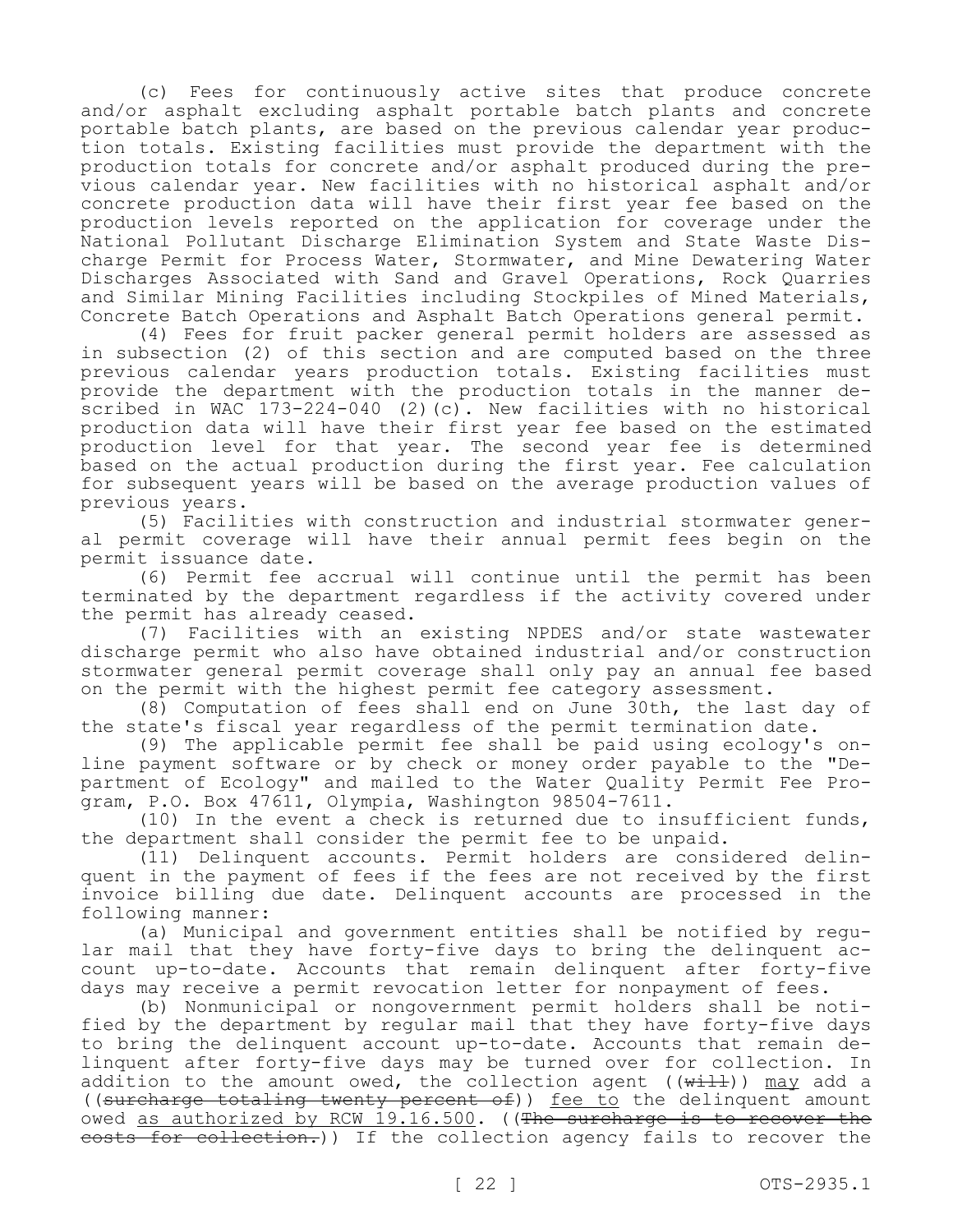delinquent fees after twelve months, the permit holder may receive a permit revocation letter for nonpayment of fees.

AMENDATORY SECTION (Amending WSR 89-12-027 and 90-07-015, filed 5/31/89 and 3/13/90, effective 4/13/90)

**WAC 173-224-080 Transfer of ((ownership or control)) permit coverage.** ((The department shall charge permit fees from the permit holder on record with the department.)) In the event that ((ownership or control of a permitted facility or activity)) a permit is transferred, ((it shall not be the responsibility of the department to transfer funds between a new and previous permit holder, and)) the department shall not refund permit fees ((charges prospectively in the event of a transfer)). Fees paid by a previous permit holder shall be ((deemed)) applied to ((satisfy)) the corresponding fee payment requirements of a new permit holder. Unpaid permit fees owed by a previous permit holder are the liability of a new permit holder. Agreements between a new and previous permit holder are not binding on the department.

AMENDATORY SECTION (Amending WSR 19-14-040, filed 6/26/19, effective 7/27/19)

**WAC 173-224-090 Permit fee reductions.** With the exception of facilities covered under the construction and industrial stormwater general permits who are not eligible to apply for a fee reduction, any business required to pay a fee may receive a reduction of its permit fee.

(1) Market research and development.

(a) To qualify for the fee reduction, the operation under permit must be:

(i) A research facility with the primary purpose of researching market viability for products and/or processes that reduce or eliminate wastewater pollutants or wastewater pollutant generating activity;

(ii) Covered under an individual permit issued within the past three fiscal years;

(iii) Assessed a fee under an established fee category, excluding facility not otherwise classified.

(b) To receive a fee reduction, the permit holder must submit an application in a manner prescribed by the department demonstrating that the conditions in (a) of this subsection are met. The application shall bear a certification of correctness and be signed:

(i) In the case of a corporation, by an authorized corporate officer;

(ii) In the case of a limited partnership, by an authorized general partner;

(iii) In the case of a general partnership, by an authorized partner;

(iv) In the case of a sole proprietorship, by the proprietor; or